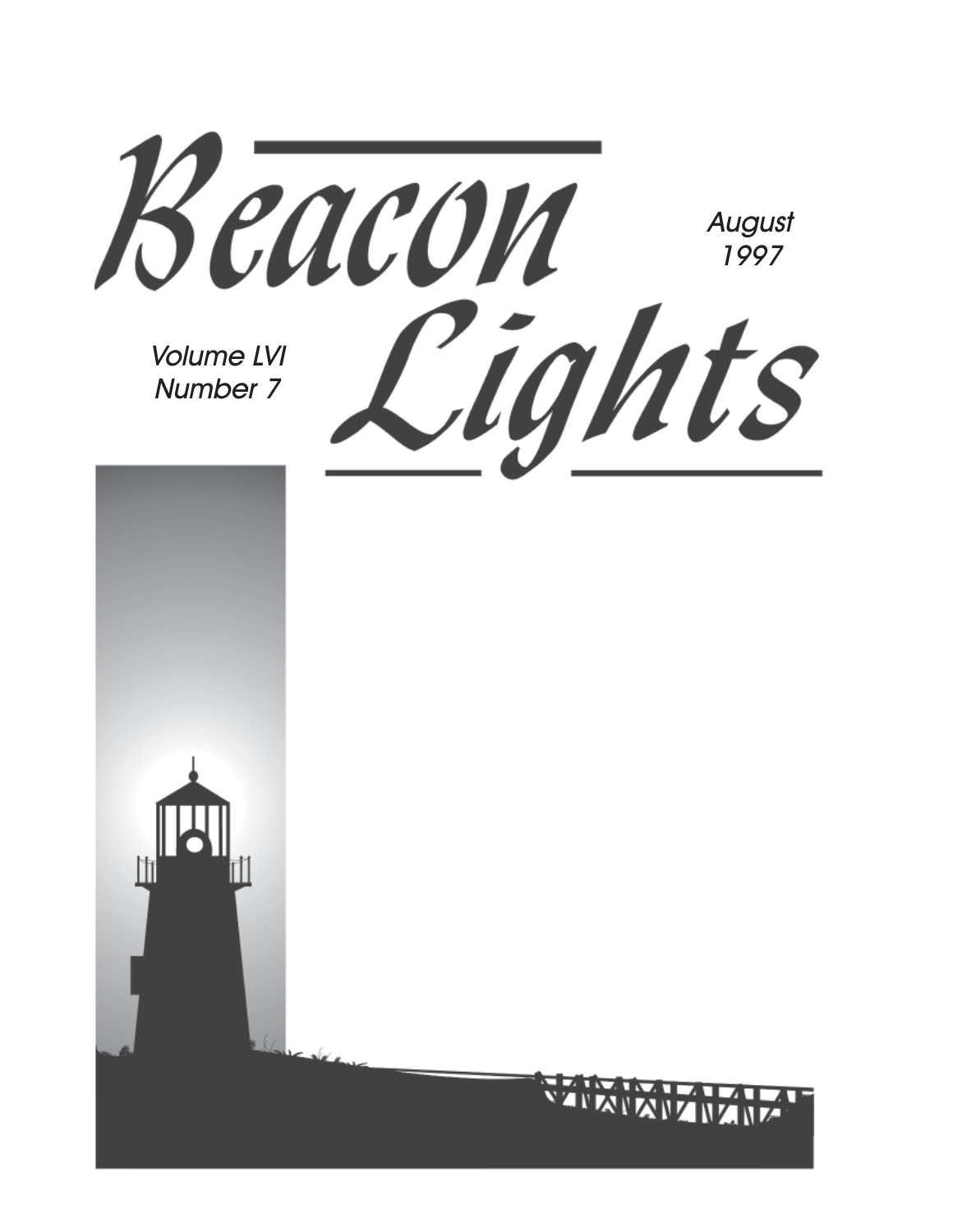## **Table of Contents**

**EDITORIAL** 

| 3  | <b>CUITORIAL</b><br><b>Convention Challenge: Deepen Your Friendship</b><br><b>With God</b> |
|----|--------------------------------------------------------------------------------------------|
| 5  | <b>FRUITFUL BRANCHES</b><br>The Death of a Stranger                                        |
| 6  | <b>STORY TIME</b><br><b>Peter Sympathized</b>                                              |
| 8  | <b>WRITING CONTEST</b><br><b>Keepers At Home</b>                                           |
| 10 | <b>GEM OF THE MONTH</b><br>Wisdom                                                          |
| 11 | CHURCH FAMILY<br><b>Attending to Family Worship</b>                                        |
| 13 | DEVOTIONAL<br>The Song of Zion                                                             |
| 17 | <b>Music</b><br><b>Rock Music</b>                                                          |
| 20 | <b>WHERE WE STAND</b><br><b>Eternal Life</b>                                               |
| 25 | CHURCH HISTORY<br>The St. Piter Church in Grouw                                            |
| 26 | <b>CHURCH NEWS</b>                                                                         |
|    |                                                                                            |

KIDS PAGE

**27 Gallery of Pictures (1)**

## **BEACON LIGHTS**

#### BEACON LIGHTS STAFF

#### DEPARTMENT MANAGERS

| Steve Spencer |
|---------------|
|               |
|               |
|               |
|               |
|               |
|               |
|               |
|               |

| Subscription Manager Mike Feenstra (616)531-2349 |  |
|--------------------------------------------------|--|
|                                                  |  |
|                                                  |  |
|                                                  |  |

#### EXECUTIVE FEDERATION BOARD

| Prof. R. Dykstra |
|------------------|
|                  |

All information and letters pertaining to the contents of the *Beacon Lights* mail to (e-mail if at all possible, or computer disks preferred):

#### EDITORIAL OFFICE

John Huizenga W1009 Cemetery Road Randolph, WI 53956 Phone: (414)326-5196 Internet: jhuize@peoples.net

Subscription Price: \$10.00

For a subscription or an address change, please write: Beacon Lights P.O. Box 375 Jenison, MI 49428

EDITORIAL POLICY

The articles of *Beacon Lights* do not necessarily indicate the viewpoint of the Editorial Staff. Every author is solely responsible for the contents of his own article.

The *Beacon Lights* encourages its readers to contact the editorial office with any questions or comments. Letters may be edited for printing. We will not publish anonymous letters, but will withhold names upon request.

If any material of *Beacon Lights* is reprinted by another periodical, we will appreciate your giving the source and forwarding the printed periodical to the Editorial Office.

*PUBLISHED MONTHLY BY THE FEDERATION OF PROTESTANT REFORMED YOUNG PEOPLE'S SOCIETIES*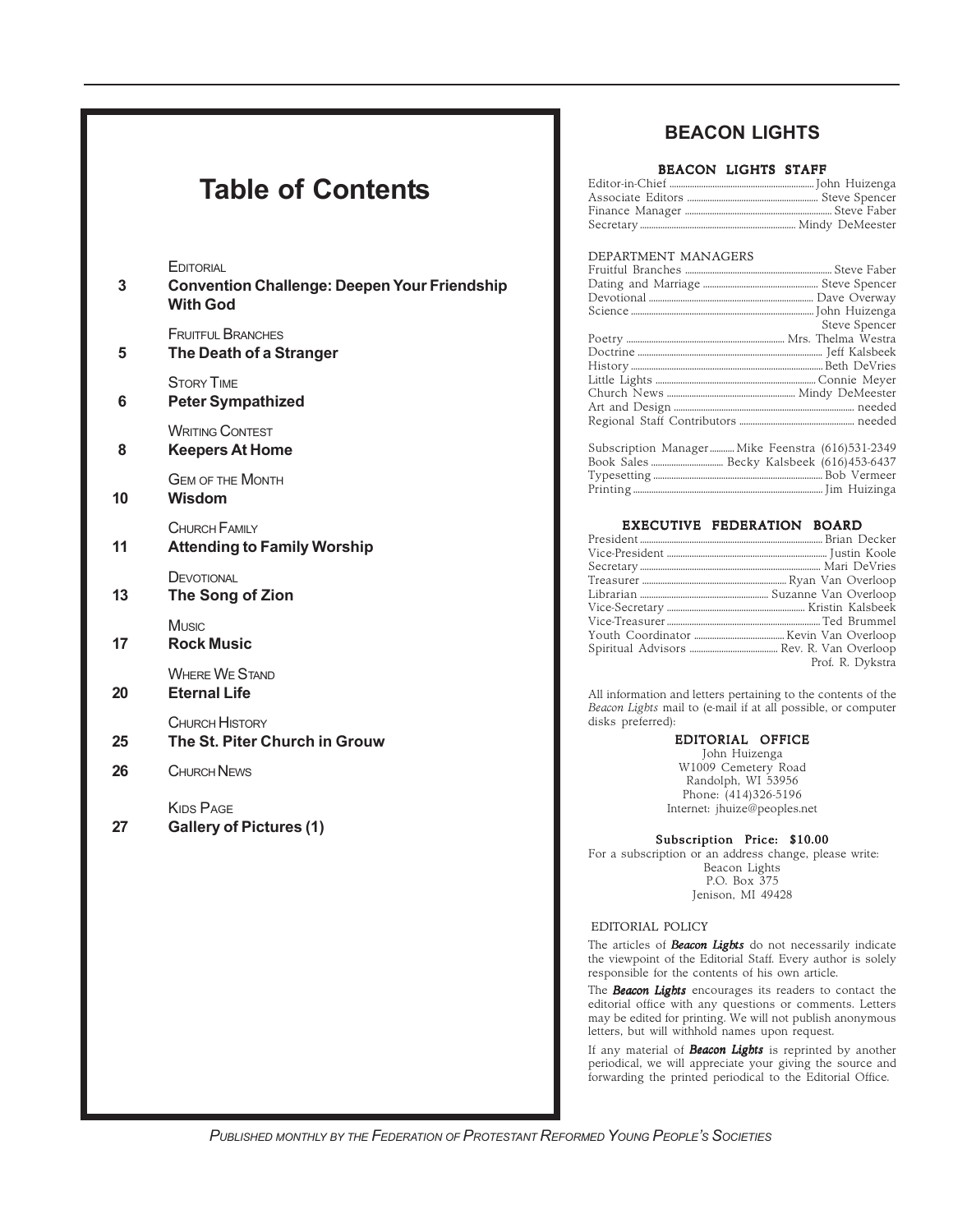## Convention Challenge: Deepen Your Friendship With God By John Huizenga

ast year I challenged the conventioneers to find three new friends at the convention. Did you give it a try? No matter where you meet a good friend, you quickly find out that meeting a new friend and maintaining a sound and lasting friendship takes some work. Friendships just don't happen. You must be willing to give of your time and help in time of need. You can not talk about yourself all the time, you must be willing to listen. You must care about the needs of your friend. You enjoy learning about your friend.

This year the theme of the convention is about your friendship with God: the deepest and most profound relationship that exists between God and His creature. Your theme is "knowing God." It is not "knowing about God," but rather, it is the kind of knowing that goes on between you and your best friend. It is the kind of knowing that Enoch had as he walked with God. It is the knowing that is at the heart of the covenant which God establishes with His people. A knowing that is covenant friendship with God.

The young believer who is drawn to the convention by its theme and the opportunities for spiritual growth and Christian fellowship already knows God. The challenge, then, for this year's convention is for you to develop a new dimension in your friendship with God. Think for a moment about being at the convention. Block out from your mind now the people you hope to see, the fun things there will be to do, and the hopes you may have for finding that special someone. Think about your relationship with God. Are you satisfied with the relationship you have with God or do you desire more? What would you like to happen? Do you hope for a dramatic spiritual awakening? The challenge I set forth for you is that you take a piece of paper and pencil wherever you go at the convention and write down a way in which you develop in your friendship with God. It may be something that strikes you as you talk with someone, listen to a speech, or when you observe a fellow young person who is walking in rebellion. In everything that you do, think about knowing God. Look for things that cause your knowledge of God to grow. Whether you perceive growth while in discussion, at a speech, during devotions, or swimming in a pool, write it down and explain a little how your knowledge of God was deepened.

Let us look a bit more at what you should expect as you try to find and articulate your growth in the knowledge of God. Every child of God yearns to know God and experience fellowship with Him. We feel so often that we do not attain to the wonderful knowledge of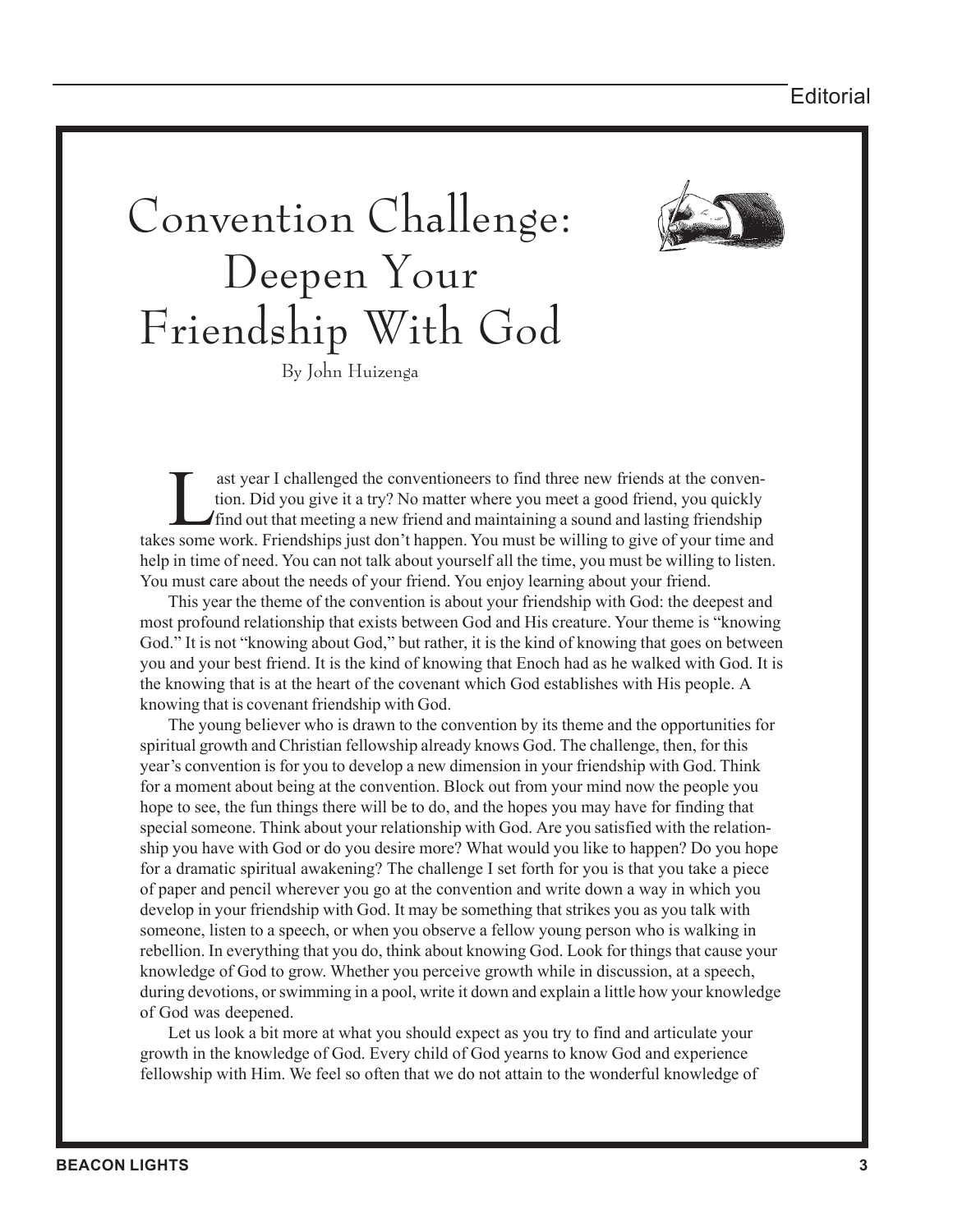God that Enoch had. Perhaps we are inclined to give up on putting forth effort to seek after God, but friendship demands that we work hard at knowing our God. So don't put this goal which I have set before you on the back burner and imagine that something will just happen in the course of your fun and activities at the convention. Put a note in your Bible. Make it the subject of your prayers.

Every child of God knows that he is powerless to develop that knowledge of himself. We understand that God turns the heart, opens our eyes and ears, and speaks to us. By nature we are spiritually dead and have no desire at all to enter into covenant friendship with God. The gospel is repulsive and stirs up angry rebellion against God. But God begins His work in His people by giving a powerful and irresistible change of heart. Out of that new heart springs forth desire to know God, and the bond of friendship is established.

God establishes His covenant bond with you by free grace, but He does not take us by the hand, whisk us into a flowery meadow, and shield us from all the troubles of life. Developing this friendship toward the goal of walking with God in perfect bliss is a long difficult process. God is pleased to reveal His friendship in the way of showing us our sin. The more we see our sin, the more we know God because our new heart realizes more and more the wonder of salvation. The friendship which we have with God is in Christ alone. In all our seeking of God, we must turn to Christ; and we turn to Christ when we see our sin and feel guilt and shame. In Christ we discover friendship with our God that is deep and profound.

We grow in our knowledge of God all the time, but a convention is unique opportunity for growth. At the convention you will be busily interacting with other young people who are also at the convention to develop in their knowledge of God. There will be those who, driven by their own lust for the glory of men, will display rebellion against authority and seek only what they can get for themselves. These miss the whole point of the convention. Spend the convention week looking for the treasure of friendship with God. Look into the hearts of your friends, search through the words of the speeches, think upon the ideas set forth in discussion, and above all, spend a good portion of your time searching Scripture. In all these things come to God in prayer. Only then will God bless your time at the convention.

May God prosper your week at the convention. May you come home with peace and contentment in God's covenant friendship. Every reader of these words ought to pray that the young people grow in their knowledge of God at the convention and be better prepared to seek God throughout their lives. Whatever the way may be, you will know that your knowledge of God grows when you are given new zeal for giving praise and glory to God. ❖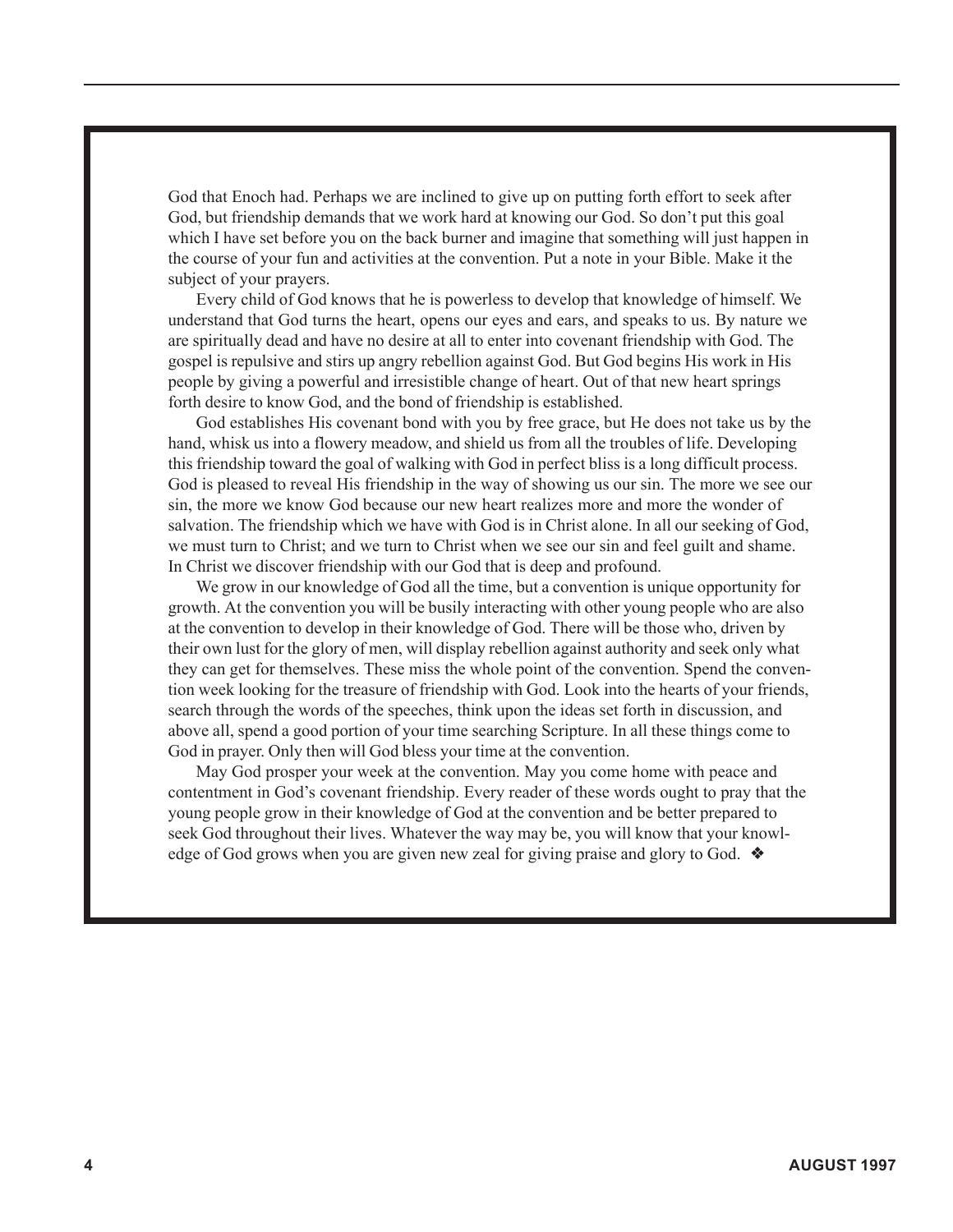## The Death of a Stranger

by Missi Slager

*We will be publishing some interviews that were done by students at Covenant Christian High School. These are interviews that serve well as examples of those whom God has preserved through times of trial. The following is an interview by Missi Slager of her mother, Barb. Missi is a sophomore at Covenant Christian High School.*

"Barb, Barb wake up we need to go to the hospital." "But why, what's wrong, is he okay?" "No Barb dad didn't make it …he died." Can you imagine what it would be like to wake up and find out you didn't have a dad to share your life with anymore? Well Barb Meulenburg (now Slager) knows what it is like to wake up and realize something this dramatic.

At age 15, Barb Meulenburg was an energetic blonde who was enjoying her first year of high school at Covenant Christian. When she was in  $9<sup>th</sup>$  grade her Uncle Pete<sup>1</sup> was diagnosed with Hodgkin's cancer, he was told he would not live. But never did she expect her 45-yearold father to be diagnosed with the same cancer as her Uncle Pete. But that day came in her sophomore year at Covenant Christian High School, only her dad was told he would live.

"When he had to go to the hospital for radiation and chemotherapy, I had to drive him because my mom couldn't drive. So here I was in downtown Grand Rapids in this big old car just months after I got my license."

For quite awhile Barb's dad would have to undergo radiation and chemotherapy. The radiation and chemotherapy would make him physically weak, cause him to lose weight and also cause him to get sick frequently.

"I remember most the headaches he'd get. They were so bad we would have to leave him alone all day."

In Barb's senior year the dreaded day came. She was awakened in the middle of the night and told her dad had died. "In his last two months, I will never forget the day Rev. Van Overloop picked up my mom, then my sister Bonnie, and finally me from Covenant. He drove us to the hospital and after he parked the car, he prayed with us right then and there in the car."

Barb's dad was not one to open up and express his feelings, so Barb found her comfort in the Lord and her best friend, Phyllis "Pickle". "Not only did I grow closer to God and Pickle but also to mom."

"The death of my dad was hard especially at age 16. I can't imagine how my brother Jon got through it, he was only 11 when my dad died, he was just getting to know dad." The death not only affected the 5 children of David Meulenburg, but also his loving wife, Helene, who was forced to learn how to drive, get a job, and become more independent.

"I will never forget the night I was told he died but I realize now how strong my faith became through his death. I now realize how everything works together for good to those who love the Lord."

1 Her Uncle Pete was able to be cured of this cancer. Meulenburgs still wonder how the doctors could say he would die and Barb's dad would live and it ended up being the other way around. ❖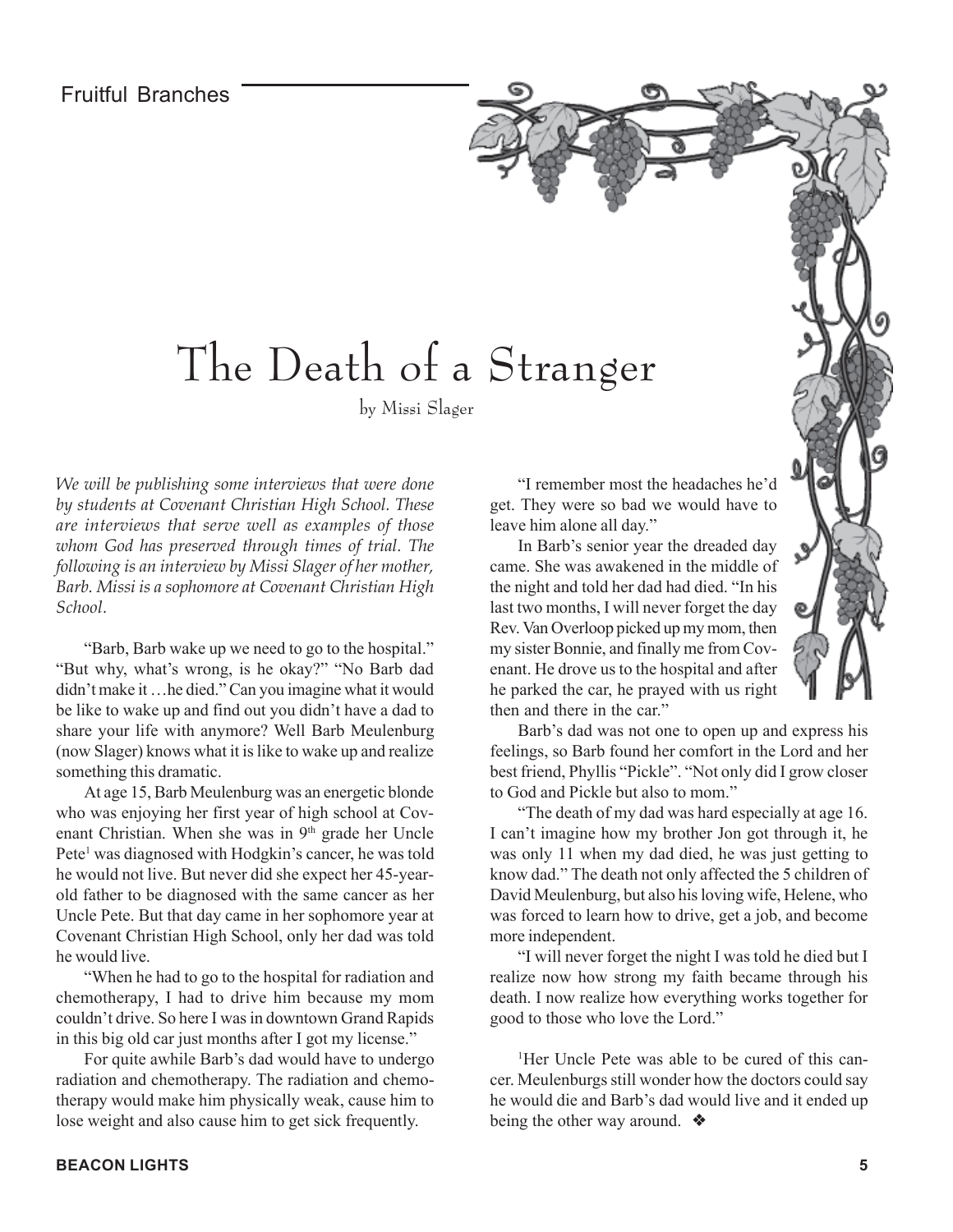## Peter Sympathized by J.P. de Klerk

**Peter van Toorn was known at school as a sensitive boy.** This year he came back from his holidays at his uncle's place, a fisherman. Pesitive boy. This year he came back from his ter was bronzed by the sun. He had daily made himself useful, casting and drawing in the nets, cleaning the fishes as well as the deck. The first day he had been seasick; after that it was fine and he had enjoyed the shifting play of light and color of the calm sea.

Back at school he had expected that everybody would have asked him where he had been, but his classmates tried to impress him with richly colored stories about their expensive trips abroad, and even the nicest girl did not pay attention to him.

Peter was very disappointed and felt miserable. During the Bible-class he had truant thoughts. Suddenly he heard that his name was mentioned and he saw that Mr. Everts looked at him with a twinkling in his eyes.

"O, sorry. Did you ask something, sir?"

"Yes, Peter, I asked you to read the next verse."

"Yes, of course, sir, but which one is it?"

"Peter, we are reading John 13, the next verse is thirty-four."

"Oh, thank you, sir, I had not noticed…" He quickly found the verse and read: "A new commandment I give unto you, That ye love one another; as I have loved you, that ye also love one another."

"Yes, thank you, Peter. Let us think about this verse. Keep it in mind, young people. I guess, that you think sometimes, that because you are young and you have so many things to do, like your homework, sports, pen-pal correspondence, friendships, that there is no time left to do something that God wants us to do, as to show that we are Christians. God's Word speaks to all of us, including you and me. Others may be indifferent. We have to care for others, wherever they are. Don't say in a particular situation that someone else will be more able



to do this or that. See God's hand in what happens. He can put someone next to you in the bus or trying to get to the other side of the street. Perhaps you meet a cripple, or someone who is crying. Then we must show that we care, yes, because God has loved us and sent His Son to pay for our sins. Well, you know that. Let us be thankful, also in this first week after the holidays."

Peter realized, that up till now he had never seen a person in need of help, or had he not looked around well enough? He seldom travelled. However, Peter presumed it would be possible that he could do something more for his mother, who was always busy. He could take groceries with him on his way back from school. He did it only when she had the flu and asked for it. He should offer a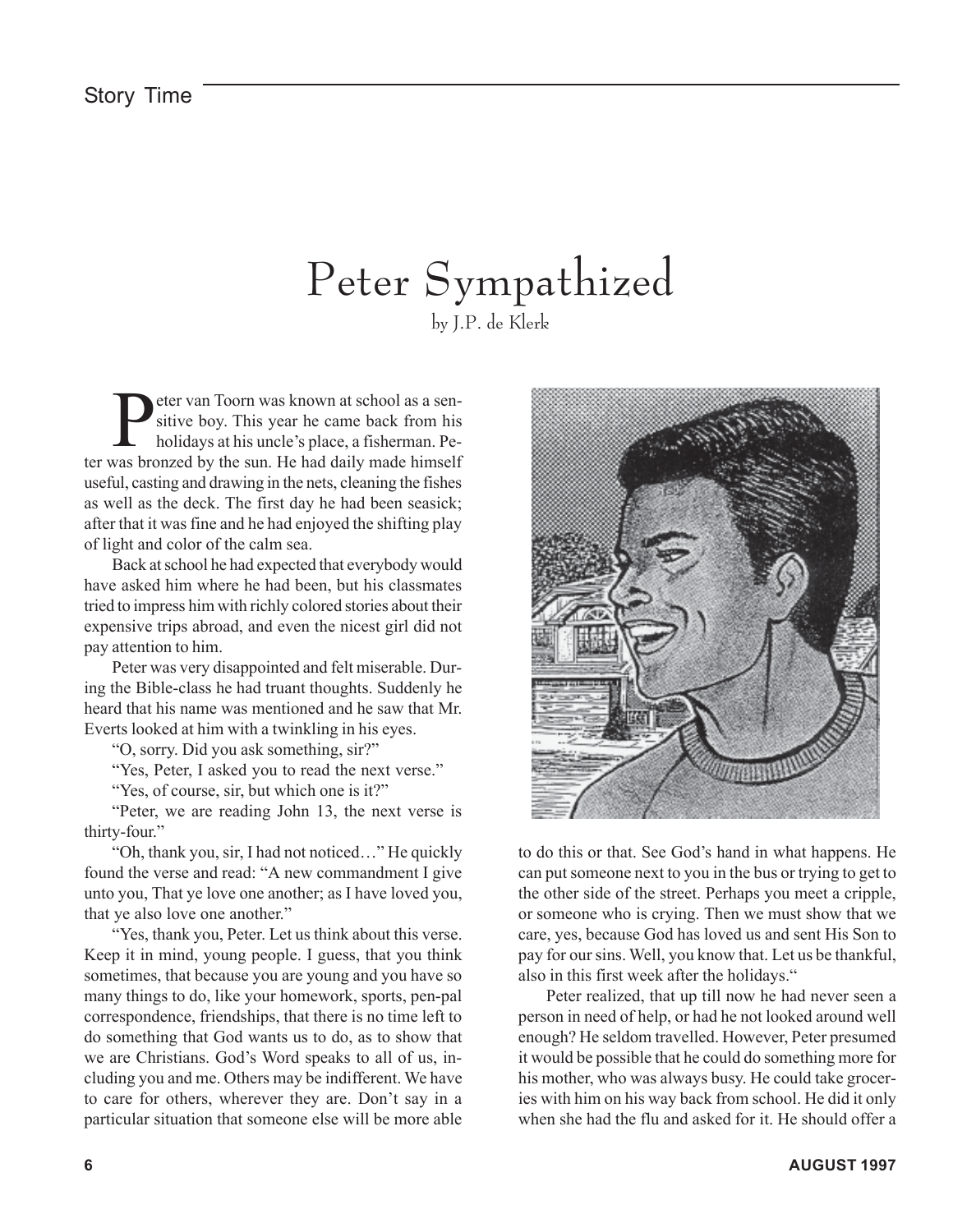helping hand more often. There were also some elderly people in the neighborhood. But did God's Word not mean *more* than that?

When he left the classroom he said some friendly words to a couple of classmates, but they were talking and did barely see him.

In the corridor Mr. Everts saw him and said: "Hello Peter, you have a healthy tan. Did you have a good time?"

Mildly surprised Peter said: "Yes sir. I was fishing at sea with my uncle. It was very interesting." Then he ran to the flight of stairs to the bicycle shed.

It was beautiful sunny weather and everybody else had gone already. The school porter however was busy sweeping sand away near the gates, because a piece of the sewerage had been repaired that day.

"Hello Mr. Koksma, you like to keep the place clean, don't you?" said Peter gently.

"Yes, young man, I don't want the boss thinking that I neglect looking after the school. You know, I have not much else to do since my wife died and the children were grown-up, left the house, married; I seldom see them anymore. I had a family life too good to be true perhaps."

Peter noticed that the school-porter had pain in his back. "What is the matter, Mr. Koksma. Have you hurt yourself?"

"Yes, young man, but that happened already several years ago. Sometimes on Sunday I have to leave the Church because I get so much pain in my back, nowadays. Well, it only means that I have become older."

Peter put his bicycle against the wall and said: "Please, Mr. Koksma let me finish the sweeping for you."

"If you want to do that, yes, you make my day." "Of course," said Peter. "My back is okay."

The school porter kept his hands pressed against his back. "I have been involved in a serious accident after choir rehearsal. I had some unruly students in my car, it was near exam time, I had suddenly to stop for a drunkard, they rolled over me, and I lost control over the wheel. Smash, bang, disaster, chaos…. Well, we all survived, thank God, but I have trouble with my back ever since."

He closed some doors and windows while Peter was sweeping. Then he invited Peter to have a cup of tea with him. They walked to a green door in the brick wall that surrounded the school building and the squares. Behind the door was the house of Mr. Koksma and a small garden with many dahlias in a variety of colors. Peter admired them and Mr. Koksma told him how he looked after them.

In the kitchen Peter found a disorganized lot of used pots, pans, saucers and plates, heaped up on the bench, so he asked straight away: "Allow me to clean this up for you."

"I honestly admit that I highly appreciate that," Mr. Koksma said with a sigh and took a seat on a white wooden chair.

The washing up was easy enough. Peter noticed that it gave him much satisfaction to do something for someone else; it was a new experience. He dried everything and gave it a place on a shelf. Then he made two cups of tea, from tea-bags and boiling water. Mr. Koksma looked very happy.

"You are a good boy. There are not many left like you. My children seldom lent a helping hand and I did not want to force them to do something for their mother. I should have been wiser. One day, when you marry, don't spare your children, let them also show in the kitchen that they belong to the family."

They went to the living room and Peter saw that it was there a mess. He said: "I come tomorrow with the vacuum cleaner. All right?"

Mr. Koksma became shy with him. "If you really want to, yes. What is your name?"

"I am Peter van Toorn. My father is a general practitioner."

"Ah! Wait a minute. You must be the son of my doctor! What is the world small… Do you have brothers or sisters?"

"I do have one sister. Her name is Clara. She is exactly two years younger than I am."

"Well, well, you are a good son of your father. So helpful."

"I don't know about that; I am not sure. It was something that struck me today when I was reading in the Bible."

"I see. Yes, these things do happen."

They drank tea and Mr. Koksma showed Peter some family photos. "They all work hard and go to Church," he said. They forgot the time and Peter noticed that he should be home already.

"Sorry, Mr. Koksma, I have to go now. Do you have enough to eat in the house for tonight?"

"Yes, Peter, don't you worry about that. Your visit was worth more to me than a sandwich with herring. I needed to see someone who cared…."

They gave each other a hand.

"See you tomorrow, Mr. Koksma."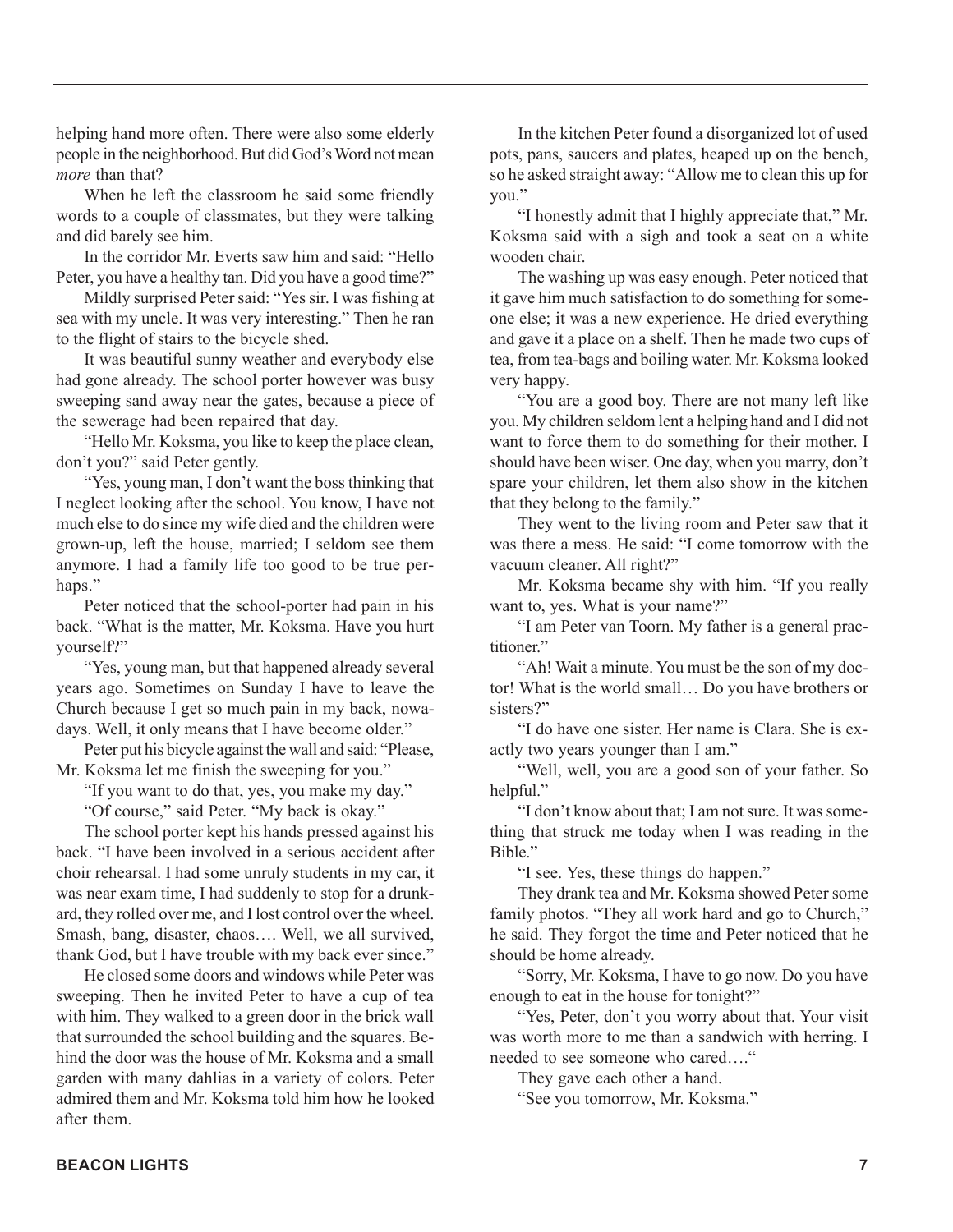Peter felt something had changed in him. He had no words for it. He felt happy all the way while he drove home.

That evening he wondered, what he had done, simply helping an elderly man, was that what God meant with treating each other well? Is this "love"? It was something effortless. What was it worth?

\* \* \*

It was some days later. Peter walked at home through the corridor when suddenly his father called him.

"Yes, Dad, coming." He went to the consulting-room. His father looked at him with a smile and said: "Peter, kindest regards from a patient of mine. That man was very depressed for quite a while and he says you have been very kind to him. He feels heartened. I noticed that

Writing Contest

his blood pressure has not been so good as it is now since years. Do you know about whom I am talking?"

"Mr. Koksma I presume."

"Yes. I am surprised and thankful, Peter. Each of God's children is precious to Him and now I see, that you also *care.* Boy, I am sorry I have not always time for you, or less than I should and want to, but it is obvious we have been cast in the same mould."

Peter looked meditative and said: "Perhaps God wants me to do more things like this."

"I am sure *He* will show you the way, Peter." ❖

*\_\_\_\_\_\_\_\_\_\_\_\_\_\_\_\_\_\_\_\_\_\_\_\_\_\_\_\_\_\_\_\_\_\_\_\_\_\_\_\_\_\_ J.P. de Klerk is an author and journalist from the Protestant Reformed Church of New Zealand.*

## Keepers At Home

by Annette Woodfield (Pen Name)

"That they may teach the young women to be sober, to love their husbands, to love their chil-dren, to be discreet, chaste, keepers at home, good, obedient to their own husbands, that the word of God be not blasphemed." Titus 2:4, 5.

"But what should I do?" Hannah sighed.

"Why not consider studying medicine?"

It was not just an academic challenge, but a constructive suggestion by Hannah's student counsellor. She was a good scholar, particularly in the areas of mathematics and science. In year nine, her future course of study was something she often wondered about. The thought of being a doctor appealed to her. She could help people. She would have unique opportunities to speak to people about her Lord Jesus. She may be able to do missionary work in a foreign country. It seemed the ideal option.

Hannah had grown up in a Christian home. Her parents were dairy farmers, and she enjoyed riding her horse doing stock work. She learned to do the housework, but her sister was more of a help to her mother. With only two girls in the family, they naturally drifted towards the different roles of house and farm work. Her father encouraged her to be involved in the care of the animals. She fed them; helped with milking; vaccinated calves; taught them to drink milk from a bucket, when they were weaned young; and even assisted when cows were having trouble calving. She also did rural science at the local school. All these activities had made her extremely interested in animals and their husbandry. It was a natural step to an interest in caring for people. If individual circumstances are any guide to career choice, medicine, if not veterinary science, was a natural one for Hannah.

People enjoyed seeing Hannah, tall and dark, with her cheerful smile, riding her pony around. She had done so well at the local school that most assumed that she would go on to university. Now that she had set her sights on becoming a doctor, at her teacher's suggestion, few had any doubts about her attaining her goal. She never really considered not studying further.

Hannah's mother was a little doubtful about medicine as a career. "Aren't there a lot of moral problems for a Christian doctor, dear?" Hannah thought that meant that more Christians should study medicine. "Surely, Mother, if more Christians become doctors, then the situation will improve. Patients will feel that they will be prop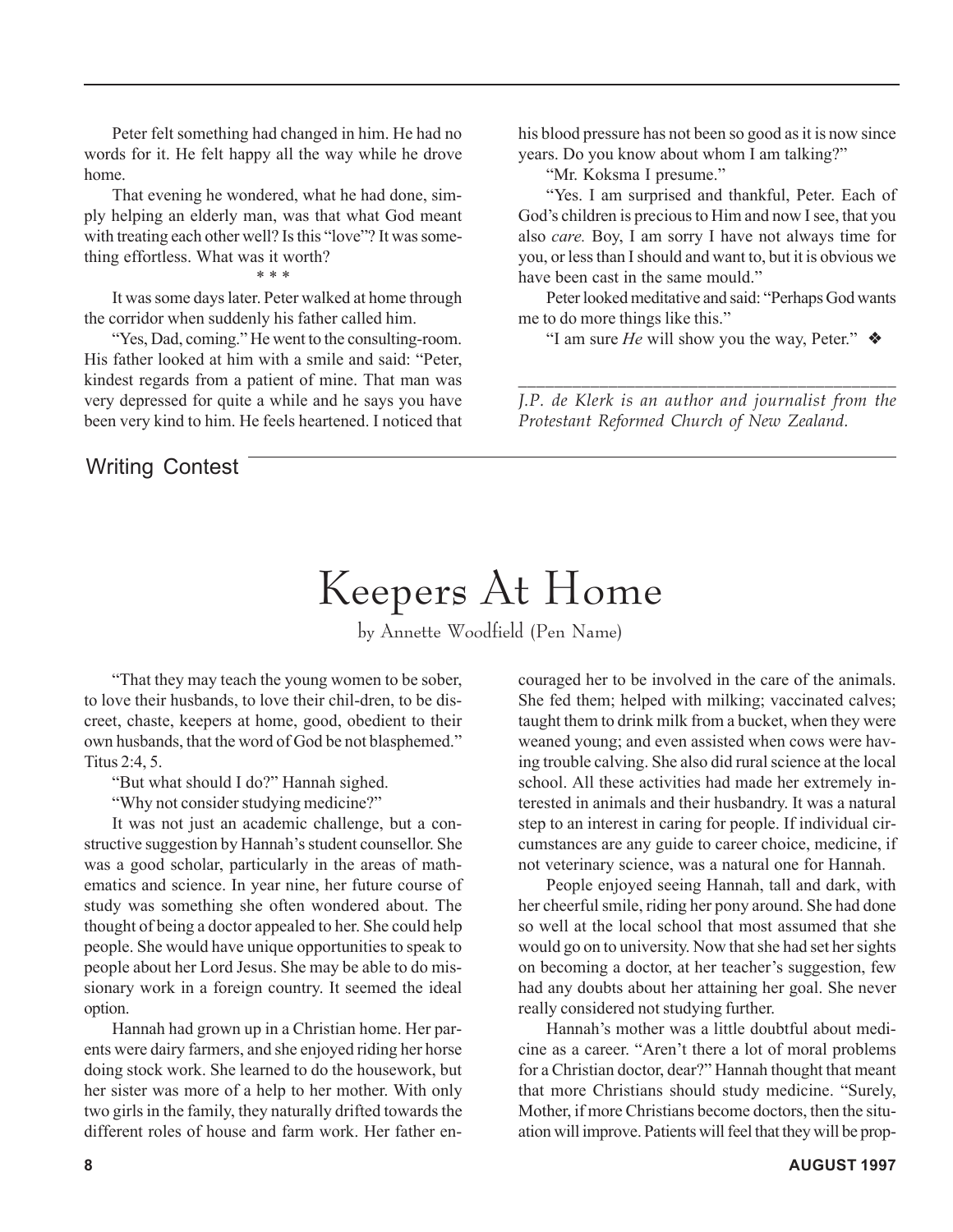erly informed about ethical problems. A Christian doctor would help them make better choices where moral issues are involved." So, she kept studying.

The years passed, and Hannah was accepted into medical school. She continued to be successful, and finally qualified as a doctor. As a Christian, there were problems for her to deal with. She prayed about them, and talked to others. She was not always happy that other Christians were seeking to glorify God in their actions. She also sometimes felt compromised in her work, where she was not the one to make decisions alone. There was the situation where her seniors decided not to give antibiotics to an elderly patient who had suffered a stroke, and now had pneumonia, without even consulting his family; or when they didn't want a patient told details of his illness, as if he had no right to know. She knew of things being done in other departments that sickened her. Ladies who had babies were sent home with "contraceptives," that prevented pregnancies in some instances, by causing any babies conceived to abort. They were not told this. The tablets were simply called "breast feeding pills."

In the emergency department, doctors were required to give out the "morning after pill," which is also abortive. Hannah had to work in this area for a time. The nursing and medical staff were very antagonistic when she would not see a patient who had come in for the morning after pill. She felt threatened when she was told that someone else had lost their job for taking this stand. A Christian she had respected for some time, fell in her estimation, when she told Hannah that she took the opportunity to "counsel" a girl before giving her the medication. This doctor would tell the patient about other options, like adopting out the baby if she had one. This never seemed to change the outcome. The doctor always dispensed the drug. Hannah finished her work there without any feedback from administrative staff on her stand, and was glad to leave.

On the whole, Hannah did not enjoy working as she had thought she would. She was so busy that she had few opportunities to say anything of a spiritual nature to patients. She felt that any impact she had in that area was probably on staff, with whom she had disagreed.

Then everything in Hannah's life changed. A Christian friend she had grown up knowing, named Phillip, moved to her town, and started coming to her church.

He was tall and fair. He worked as a civil engineer. Phillip and Hannah saw quite a bit of each other through church, enjoying their time together immensely. They

each admired the other's Christian walk, and as time passed, they grew to love each other. Then one day, Phillip asked Hannah to marry him. It happened in the most perfect setting for Hannah. They were on her parents' farm, by a river. It was a spot that was very special to her, being filled with childhood memories. When she said "Yes," she felt perfectly happy.

Hannah had always enjoyed challenges, but now she was surprisingly confronted with a very trying one. As a Christian couple, she and Phillip searched the Scriptures for guidance in their marriage. It was clear to them that Phillip should be the spiritual head and physical provider. When they were married and expecting their first baby, Hannah automatically gave up her work, and gladly took on the role of full-time homemaker. It was then that she and Phillip received much criticism and opposition.

They were hurt and surprised that Christian family and friends were against Hannah leaving paid employment. Had she not always wanted to be a doctor? She had studied for many years to achieve her goal, and her career had only just begun! Couldn't she earn more than Phillip? Wouldn't they be better provided for if she worked too? Then they could give more to the support of their pastor in their small church. Phillip could surely look after their children just as well as she, especially if she only worked part-time. That way she could keep her hand in, too, for going back to work full-time when the children were at school! It dazzled them that so many people felt compelled to influence them in this way. It was hard work, initially, to continue on when they were evidently holding a minority opinion.

Nevertheless, Phillip and Hannah were comforted by the Bible passages they read about husbands providing for their families and wives being "keepers at home." Hannah found a contentment she had never expected in doing the daily tasks of housekeeping. She realized how many ladies she knew, who worked, put themselves under more pressure than necessary, sacrificing their families in the process. By exercising moderation, they managed very well on one income. Phillip teased Hannah that, "A little house means less dusting." She argued that his reasoning was actually that "A little yard meant less lawn to mow!" They were really very pleased that they could afford so much together.

Daily, Phillip and Hannah came to appreciate how the Lord blesses His people when they are walking in obedience to His commands. They thanked Him for His wisdom in providing a wife and mother in their house, to make it a home. ❖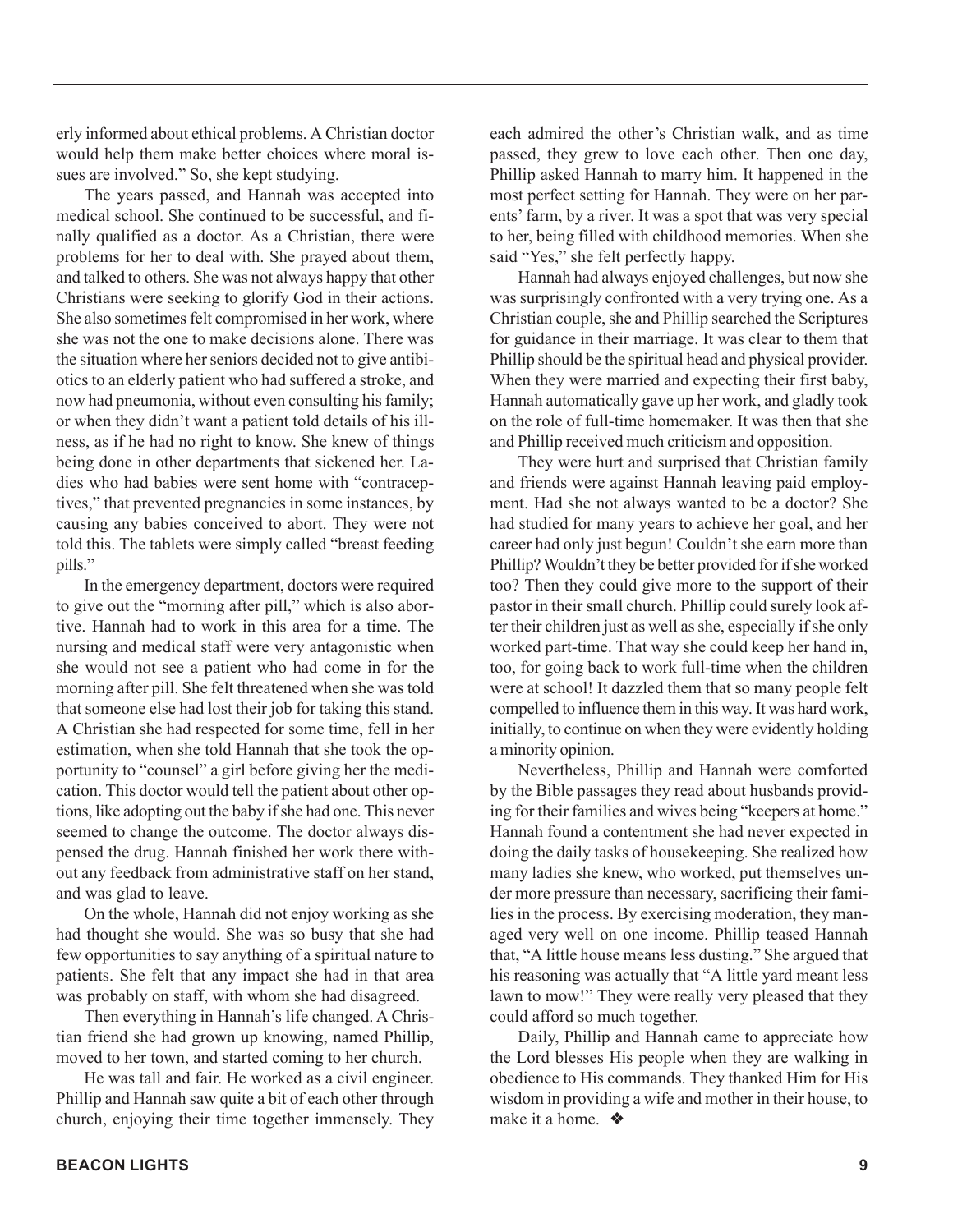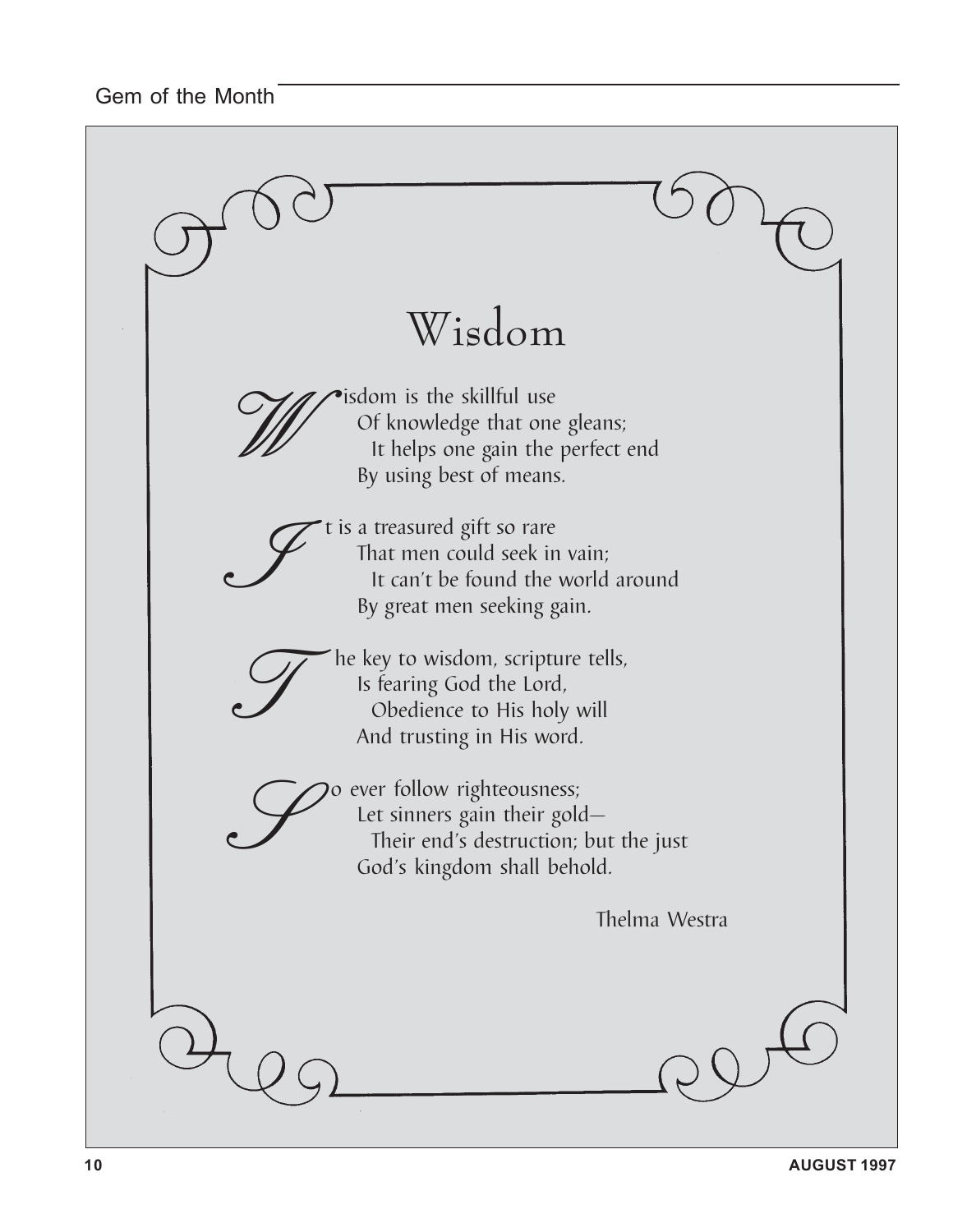# Attending To Family Worship

by Aaron Cleveland

Family worship is indispensable. It cannot be<br>done away with. It cannot be ignored without<br>consequence. Attending to it regularly is im-<br>ant. We as young people must know this. We cannot done away with. It cannot be ignored without consequence. Attending to it regularly is important. We as young people must know this. We cannot avoid worship with our families and not suffer spiritually. The devil is hard at work, plotting to keep us from our homes. He knows very well that his work becomes harder if we are in the safe confines of our covenant home. It becomes even more difficult if we are found in the reading and study of God's Word and prayer. Family worship is a practice which God-fearing families have exercised since the beginning, as recorded in Scripture. In Deuteronomy 11:18-20 the Israelites were given the following instructions, "Therefore shall ye lay up these my words in your heart and in your soul, and bind them for a sign upon your hand, that they may be as frontlets between your eyes. And ye shall teach them your children, speaking of them when thou sittest in thine house, and when thou walkest by the way, when thou liest down, and when thou risest up. And thou shalt write them upon the door posts of thine house, and upon thy gates."

In Deuteronomy 31:12, 13, we read, "Gather the people together, men, and women, and children, and thy stranger that is within thy gates, that they may hear, and that they may learn, and fear the Lord your God, and observe to do all the words of this law: and that their children, which have not known anything, may hear, and learn to fear the Lord your God, as long as ye live in the land whither ye go over Jordan to posses it." As well as the corporate worship of God, families were also instructed to worship God and parents to instruct their children in the ways of God's law.

In Psalm 78, especially in verses 1-8, we have record of how fathers testified to their children of the wonderful works that God had done for generations before. Each generation declared to the next of "the praises of the Lord, and His strength, and His wonderful works that He hath done." Fathers instructed their children "that they might set their hope in God, and not forget the works of God, but keep His commandments" (vs. 7). The same picture is drawn for us in Proverbs 4:1-4 of a father instructing his children in God's law. Verse 4 reads, "He taught me also, and said unto me, Let thine heart retain my words: keep my commandments, and live."

From reading II Timothy 3:14, 15, Ephesians 6:4, and Acts 10:2 it is evident that family devotions were also an important part of family life in the New Testament church. The family of Genesis 18:19, the family in Paul's day, and the covenant family of today is characterized by the exercise of family worship.

Today, it seems that any substantial family life, much less family worship, is no longer practiced. Even those who come from Reformed backgrounds seem to have tossed aside the exercise of family worship which was preserved through the work of God in the Reformation. Family worship, for various reasons, is either practiced irregularly or not at all. The children and young people of these families go uninstructed in the wonderful works and laws of God. The children soon become forgetful of these works of God. A generation is being raised which knows not the Lord.

Family worship, which was preserved through the Reformation, is an activity, which we as young people ought not to look upon lightly. It is interesting to read what some men from the Reformed tradition had to write about family worship. What follows is a quote from a *The Christian Magazine of the South*, a publication of the Presbyterians during the 1840's.

Now, family worship is one of the singular actions of God's people. We do not look for this, we do no expect it, from those "who are the enemies of the cross of Christ." When, therefore, those who claim to be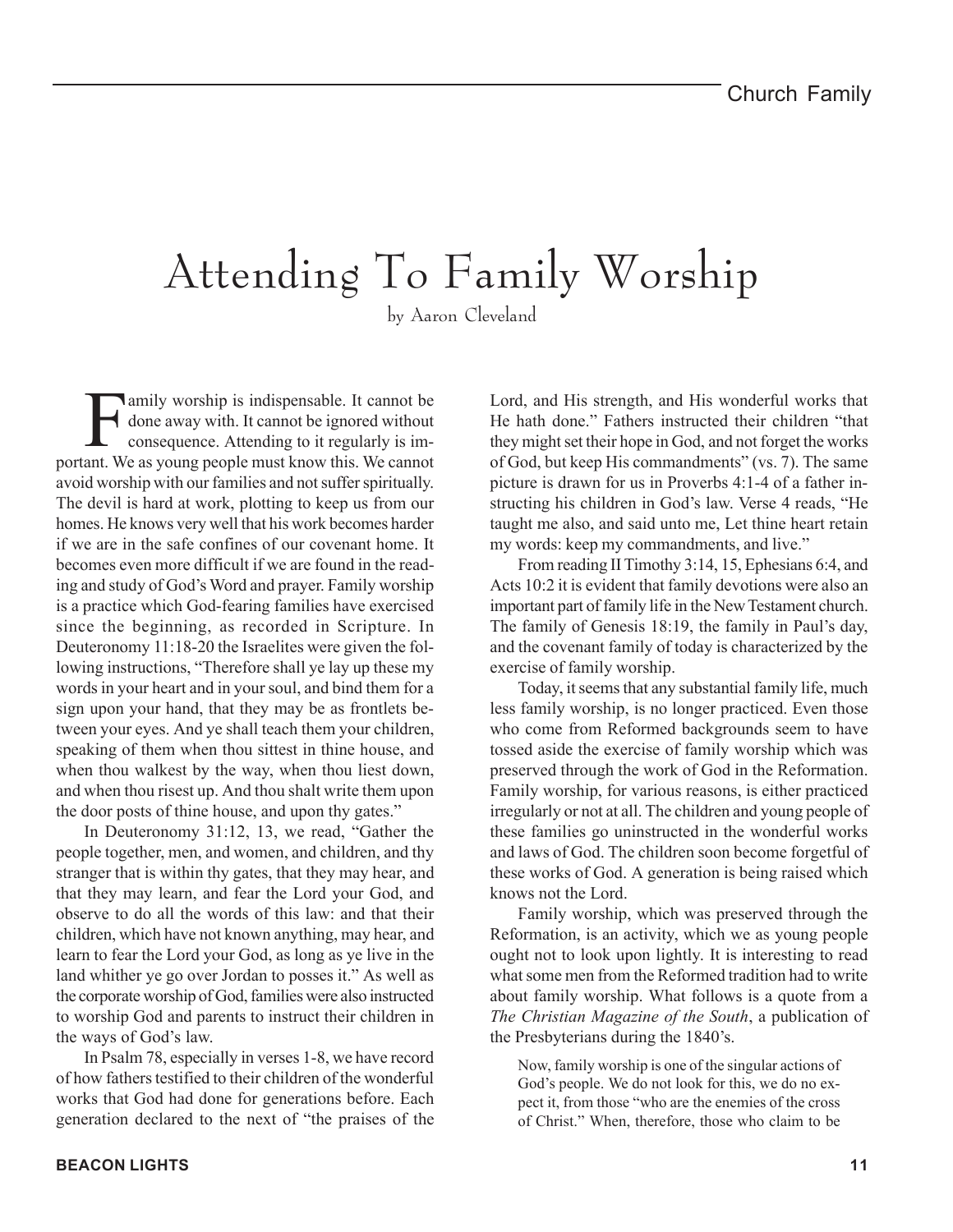followers of Christ, as distinct from the world, are asked: What do ye more than others? their daily practice in this matter should speak in the language of David: we find "It is a good thing to give thanks to the Lord, and to sing praises unto the most High: to shew forth his lovingkindness in the morning, and his faithfulness every night."

"The devil hath a great spite at the kingdom of Christ, and he knoweth no such compendious way to crush it in the egg, as by the perversion of youth, and supplanting of family-duties. Now the devil knoweth that this is a blow at the root, and a ready way to prevent the succession of Churches: if he can subvert families, other societies and communities will not long flourish," wrote Thomas Manton. "If youth be bred ill in the family, they prove ill in Church," he added.

Writes Rev. Barry Gritters in an article entitled "Family Worship," "God's Word is such that it speaks to our needs so wonderfully. During family worship, we see the struggles of God's people with their sins, witness their miraculous deliverance by God's grace, and observe their lives of gratitude. Everywhere, we find Christ. During the discussion of a particular passage, a Christian family grows together, spiritually. They learn how great their God really is, and together put their trust in Him."

Family worship ought to be highly valued by Reformed young people for many reasons. It was one of the means by which we were instructed in the ways of God as children. It is one of the ways in which we now grow spiritually as young people. Secondly, family worship is the very worship of God, which arises from a thankful heart; a heart that depends upon God for every need. Thirdly,

family worship is spiritually reviving. It is comparable to a cup of cold water which a marathon runner ravenously swallows down. After a long day of battling the devil, fighting temptation after temptation, suffering the scoffs of the ungodly, and struggling with the burdens of this life, family devotions are a welcomed glass of cold water for the thirsty warrior. The reading of God's Word and prayer heals the wounds, feeds the hungry soul, calms the fears, and points us in the right direction. Finally, during family devotions, the needs and problems of the family are brought before God. The needs and questions of us young people are brought before God. Prayer is offered to God asking for guidance. The Bible, when read, speaks sufficiently to these questions and needs.

The devil has contrived every temptation possible to keep us from family worship. He would have us think that many activities are more important than the very worship of God. He disguises these activities as legitimate, but when they are really examined, they turn out to be nothing more than unprofitable endeavors, unworthy of supplanting the worship of God with our family.

To this plotting of the devil, we Reformed young people must say, "NO!" It is the only response. It is the response that places the worship of God as the highest priority in our lives. It is the one activity that takes precedence over all others. It is the only activity with which we cannot do without. Then, we will be able to express with the Psalmist in Psalm 119:105, "Thy word is a lamp unto my feet, and a light unto my path."  $\triangleleft$ 

*\_\_\_\_\_\_\_\_\_\_\_\_\_\_\_\_\_\_\_\_\_\_\_\_\_\_\_\_\_\_\_\_\_\_\_\_\_\_\_\_\_\_\_ Aaron is a member of Hope Protestant Reformed Church in Grand Rapids, Michigan.*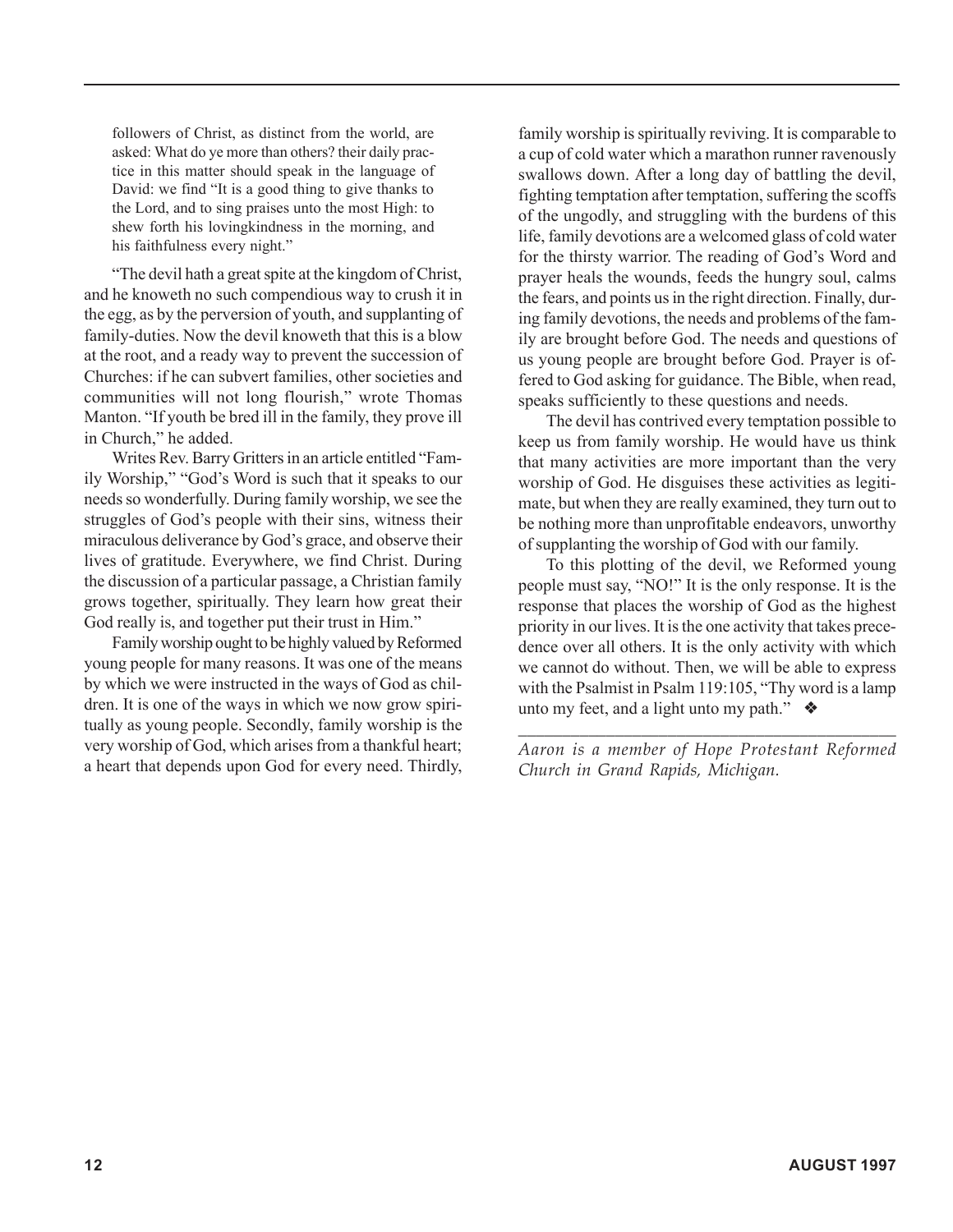

by Skip Hunter

## A Psalter-Psalm Devotional of Praise to Our Sovereign Covenant God

## August 1 Read Psalm 26

**Psalm 26:1-3** David makes four requests of God in these three verses. He asks God to judge, examine, prove, and try him. He does this not in a boastful way but rather in a way in which he humbles himself completely to God. Are we able and willing to ask these things of God. Are we willing to put our lives under the scrutiny of God's laboratory. I use this term because it is as if God is a scientist testing a material or process to see its worth. Of course we know that of ourselves we would be found wanting. David knew that as well. But David had a certain confidence which allowed him to make that request. We will investigate that tomorrow. For now pray for the grace to make these requests of God. Sing Psalter 69:1.

## August 2 Read Jeremiah 31:1-9

**Psalm 26:1-3** Yesterday I spoke of the confidence which David has to make his bold requests of Jehovah. We find them in verse one and three. There are four of them. Because of their length I will not rewrite them, but you try to find them. Once again we must know that David's confidence is not found in himself. There are those who would conclude that from these verses. But rather David's and our confidence must be founded only on Jehovah's lovingkindness. That is the thrust of these truths. Because our trust is in the Lord we may have confidence that we will not slide into sin. Only because of the truth of salvation by grace alone will we and all believers have the confidence which David expresses in these verses. We must pray daily for the grace needed to give us this confidence and that we may live lives pleasing to Jehovah for all that he does for us. Sing Psalter 70:1-2.

## August 3 Read II Peter 2:1-10

**Psalm 26:4-5** Young people, can you make the statement that David makes in these verses, or are you found in the company with those who hate God? Parents, do you let your young people keep company with those who have no use for God and His church? Do you like Eli refuse to rebuke your children and give them over to Satan so that they become sons and daughters of Beliel? We definitely live in the world, but we must just as definitely not be of the world. You cannot go into the fire even a little bit and not get burned. We must walk an antithetical walk all the days of our lives. We must teach our children and young people how to walk this life as well. Pray to God for grace in this matter. Sing Psalter 69:2.

## August 4 Read Daniel 6:1-22

**Psalm 26:6-7** In this familiar passage to all of God's saints, young and old, we see that Daniel was saved because of the innocency he possessed by the grace of God. With confidence he walked into the lion's den knowing that Jehovah was able to save him from death if it was His will. He did not fear death in any form because he knew the reward that awaited him. When he was delivered Daniel made a confession of faith to the king. David knew because of the righteousness granted him by God he, too, could make a confession of faith. Is this our experience? Young people, as you contemplate making confession of faith, are you doing it for the right reason? Are you convicted of your innocency even as David was? Those of us who have made a confession of faith, are we living it? Sing Psalter 69:3 and 70:3.

## August 5 Read Micah 4:1-13

**Psalm 26:8** Two days ago we went to God's house. Did you enjoy it? Did you love it? Were you content to spend a nice summer day listening to the word of God which may have pointed out our sins? Young people were you able to forego your pleasures willingly and participate in the pleasure of the church? Adults are you willing to tell your coworkers what you did on Sunday? David loved God's dwelling place because he knew of its importance to his life. He knew that here he found his salvation and was willing to forsake all earthly pleasure to frequent the house of God. Let this be our joy in this life and know that this is just a foretaste of the Sabbath rest that will be ours in the life to come. Sing Psalter 69:4.

## August 6 Read Acts 13:4-12

**Psalm 26:9-10** Once again David returns to life with the wicked. He once again wants not to be found with them. He does this in the knowledge of their end namely Hell. David knows what will happen to those who will not take the name of Jehovah on their lips in praise. David knows what happens to those whose whole life is consumed with doing evil. He knows that God sees every man in every sin, and he does not want to be found with evildoers. We, too, must have this desire. Our actions must not be driven for our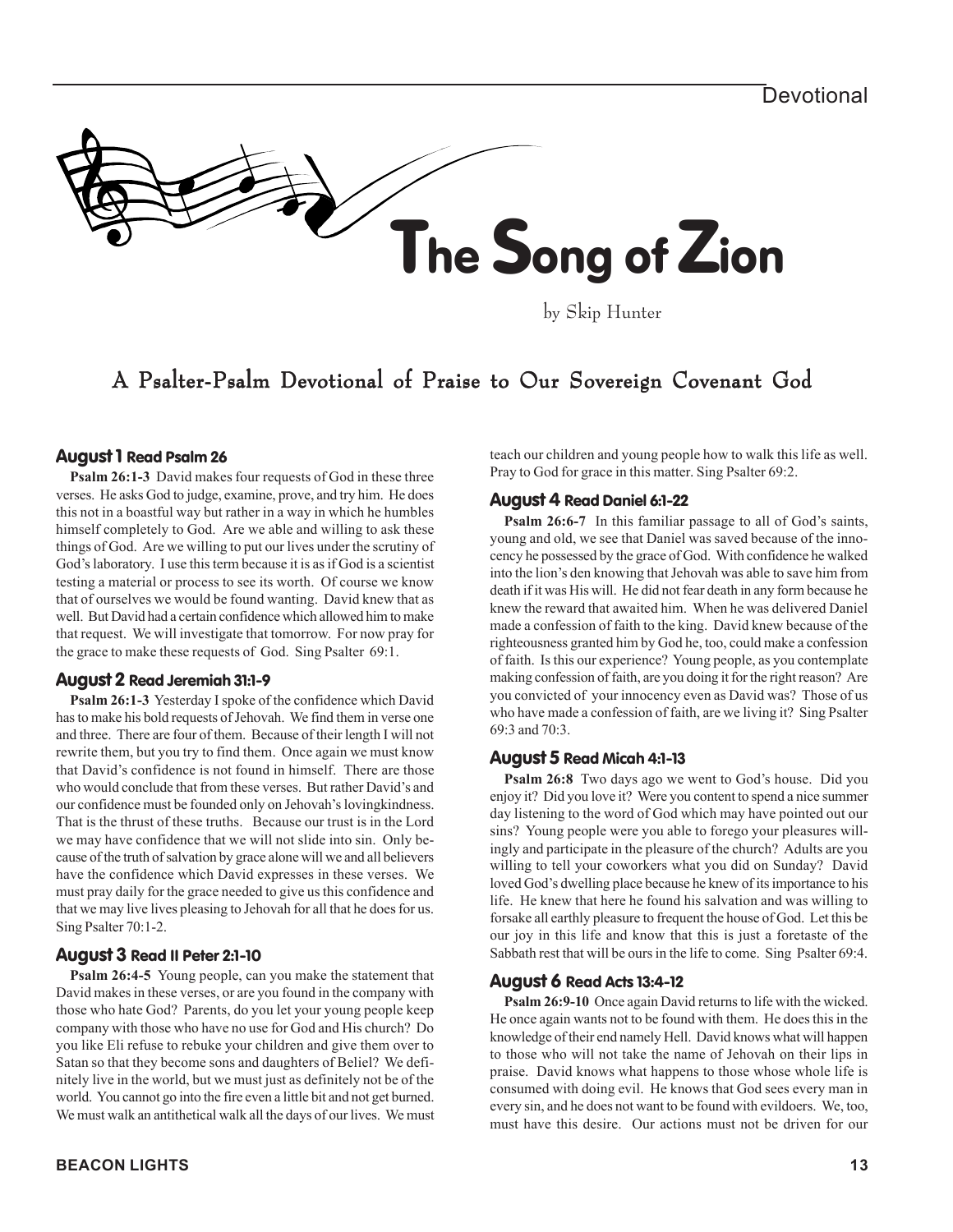pleasure because then usually we will seek mischievous ways. Let us pray for grace to live lives pleasing to God and the desire to do so. Sing Psalter 69:5 and 70:4.

## August 7 Read Psalm 26

**Psalm 26:11-12** In the close of this Psalm David returns to making a request of God. He asked that he might be redeemed by God. He knows that of himself he is no better than the wicked of whom he spoke earlier. He knows that there is only one place for him. It is the place which has been made smooth by God's grace. His place and our place is among the congregation of God's people. There is no other place of refuge for the elect. His place and our place is doing the will of God in accordance to His Word and to His glory. Is this your desire, people of God? Sing Psalter 69:6-7 and 70:5.

## August 8 Read Psalm 27

**Psalm 27:1** This Psalm has long been a favorite of God's people of any age. I have heard many an elderly saint refer to its most comforting words. In the first verse already we read of the confidence that every child of God may have because Jehovah is his light, salvation, and strength. Like Paul in Romans 8 David confesses that the elect saint need not fear anything or anyone. Sometimes we fear what may happen to us in some earthly situation. We do not need to fear anything at all. God will care for us. More importantly we need not fear any spiritual situation because the same God will care for us here as well. Do not be afraid, people of God, Jehovah will guard in this life and bring you safely into the life to come. Sing Psalter 71:1 and & 73:1.

## August 9 Read II Timothy 1:12-18

**Psalm 27:2-3** David becomes more specific in his confidence in his Savior. David spent much time in the early part of his life fleeing from enemies. Some of those enemies could be found in Israel while others were from outside. No matter what the occasion David could trust in God. We, too, can have the same faith. We can have it because God is God. He has promised to care for His people, and His promises are sure. Throughout history saints have undergone persecution. That will be our lot as the time of the second coming draws closer. We have but one concern, that is to speak of the hope that lies within us. Everything else is in the sovereign hand of our King who reigns on high. He will keep us from one or one hundred enemies. Even if they kill our earthly body, our souls will sing with the church triumphant. Sing Psalter 71:2.

## August 10 Read Isaiah 26:1-9

**Psalm 27:4** This is a most appropriate verse to consider today. For today is the Lord's day. This is the day in which we ready ourselves to spend the eternal Sabbath in heaven. Is this your one desire, people of God? What about you, young people? Is this day precious for what it is rather than what you wish to do today? Did you behold the beauty of the Lord even as God's Word was proclaimed in church? Did you go to church with the purpose of inquiring about the will of God in His house? Are we seeking the things of Jehovah today rather that our earthly pleasures? Maybe another look at the Heidelberg Catechism's exposition of the Fourth Commandment would do us all good. We can only trust in our God when we seek the beauty of holiness in His house. Sing Psalter 71:3.

**Psalm 27:5** David knows how he will be victorious over those who hate him. He knows that God will take him and hide him in His presence. David will not win a huge military victory over his spiritual enemies. Those victories were only pictures of the victory that will come at his King's hand. His victory and ours is found at the cross of our Lord Jesus Christ. Only there will the child of God win the victory that will last forever. It is only in the shadow of the cross that we can find any real refuge from our spiritual enemy Satan. We must never hope to win any earthly victory but must be content to rest in the arms of Jesus. Sing Psalter 71:4.

## August 12 Read Revelation 5:1-14

**Psalm 27:5-6** I have included verse five with today's verse so that we can see the cause for our rejoicing. After seeing the victory won by Christ, the child of God wishes to express his gratitude for his deliverance from Satan. David says that he will go to the house of God and sing the songs of joy given to him by God. Is this our reaction? Do we wish to sing? Do we wish to sing songs which only speak about God and his greatness? There are many songs in today's world which seem to be Christian. But do they speak of God's glory or man's glory? Do they give man some credit for a victory over sin? These are not the songs which will show true gratitude for salvation. Look for the songs inspired by the Holy Spirit and sing those songs in gratitude for deliverance from sin. This will be a true sacrifice of joy! Sing Psalter 71:5.

## August 13 Read John 15:1-10

**Psalm 27:7-8** After expressing his confidence in God, David breaks into prayer. He prays that God will hear him at all times. He does this not because he lacks the needed confidence, but because he knows that he must be continually praying for deliverance. Every day we must lift our hearts in prayer to God. He has commanded this as we see in verse eight, and we must seek His face in obedience. Prayer is the means by which we can take our needs to our heavenly Father. We can pray knowing that God has answered saints in the past and cared for them. Our prayers must be cries of need. They cannot be the boasting words of the Pharisee. They cannot be the disrespectful words of many today. Our prayers must arise from our hearts asking for only things that are acceptable to His will and prayed in the name of Christ. Sing Psalter 72:1, 73:2, and 74:1-2.

## August 14 Read Isaiah 40:1-11

**Psalm 27:9-10** Children and young people, the worst thing that maybe you can think of would be that your parents would abandon you. I do not mean that God takes them from you in death, but rather that they just leave your house and leave you to whatever happens. This is what David considers in today's verse. He does this so that he can teach us more about God and His love for the elect. There is nothing that we can do which would cause our heavenly Father to forsake us. We deserve that you know. We sin daily against Him. We do not deserve the least of the benefits that He gives us. But we have the confidence that He will never leave us; He will always be at our side guiding and comforting us. Sing Psalter 72:2, 73:3-4, and 74:3-4.

## August 15 Read John 16:1-13

**Psalm 27:11-12** David realizes that his only deliverance will be through the knowledge of his deliverer. Therefore he asks of God for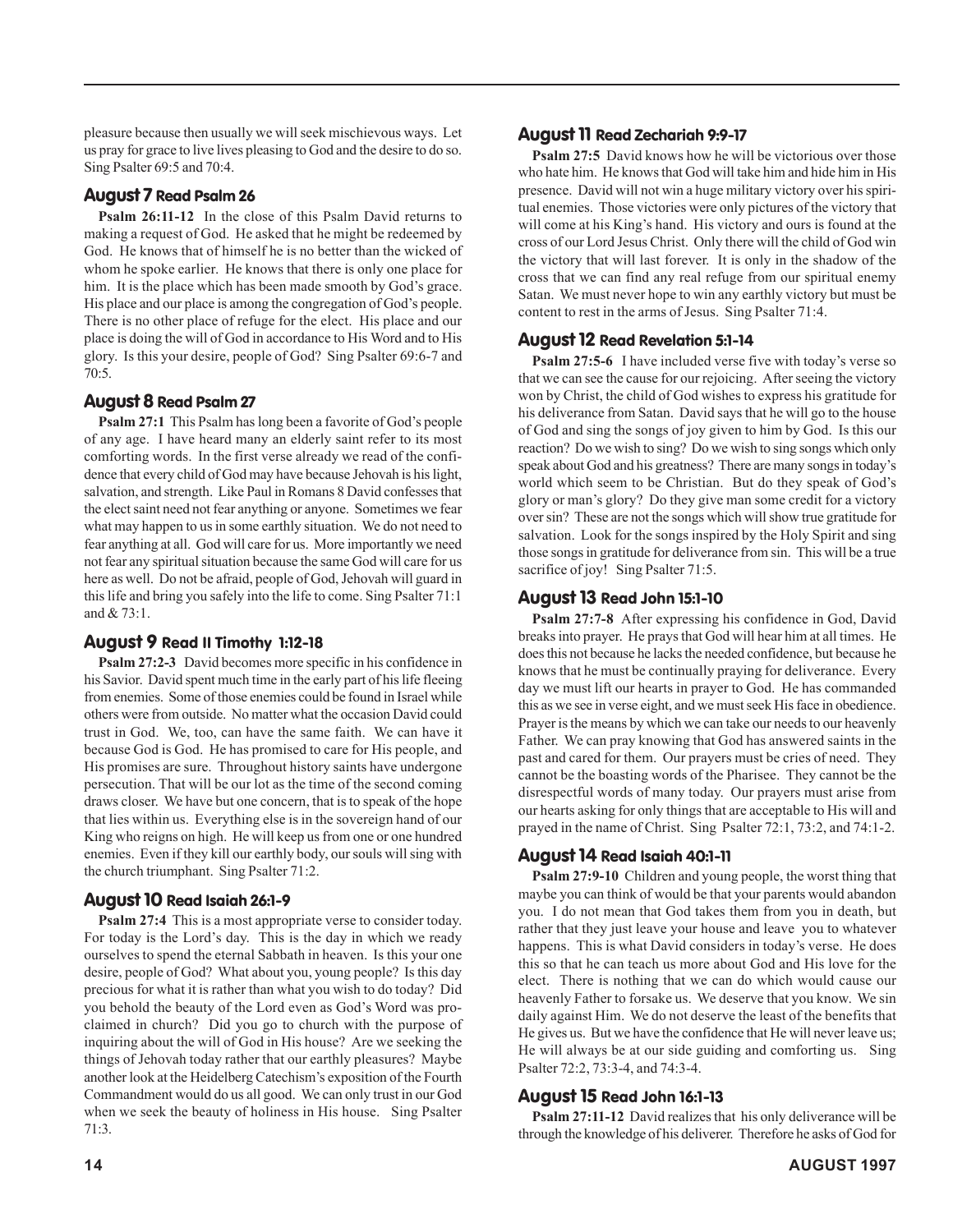that knowledge. He knows that he can only receive it through God's teaching. David also knows that the knowledge will lead him in a plain path, that is a path with one goal. That goal is the glory of God. Young people, many of you will be gathering for our Protestant Reformed Young Peoples convention. What is your goal? Will you ask God to lead you in a plain path? School will be starting soon. What is our goal in the upcoming school year? Will we seek the knowledge of our God and not our glory or pleasure? It is only through such knowledge that we can overcome sin and Satan. Sing Psalter 72:3.

## August 16 Read Psalm 27

**Psalm 27:13-14** People of God, do you have the faith to wait upon Jehovah? In this world in which we want instant gratification of our desires, do we know how to wait with patience on God's way? David said he would never have made it except that he believed in God's goodness. He knew that his victory was not on this earth because this is not the land of the living, this is the valley of the shadow of death. David also knew that the courage he needed came not from his heart but from the hand of God. Waiting upon God. What a hard thing to do. Waiting upon God. What a blessed thought! Let us wait with patience upon Jehovah who cares for us throughout all our life. Sing Psalter 73:5-6.

## August 17 Read Psalm 28

**Psalm 28:1-2** David begins this Psalm with prayer. He opens by calling God his rock. If you have been exploring this summer, you may have come across some interesting rocks or rock formations. One fact about these wonders of creation is that your parents and grandparents could have seen them and your children and grandchildren could see them yet if they are not moved or destroyed by man. Rock stands for a long time. But yet because rock can erode, it is only an earthly picture of our heavenly God. We, like David can pray to Him with the assurance that He will not be silent toward us. David also confesses that God is a heavenly God. We must pray to Him as such. We may never bring Him down to our level because He is not earthly. Sing Psalter 75:1-2.

## August 18 Read Ecclesiastes 8-14

**Psalm 28:3-5** The wicked have a certain end. Of this David is sure. David also knows that his human nature would cause him to attain the wicked's end if it were not for the grace of God. He passed this knowledge unto his son who wrote the reading for today. Do we, like Solomon understand that God will have us give an account for every work that we do? David knew sin, and we know sin as well. Daily we must pray for the needed grace to deliver us from sin and Hell. Make that your prayer today. Sing Psalter 75:3.

## August 19 Read Micah 7:1-7

**Psalm 28:6** The word blessed means "to speak well of". It is hard to imagine that we can bless God. But we must because He is the blessed One Who blesses us. Our blessing God is an expression of gratitude for our salvation. David had experienced the answer to his prayer of verses 1-5. He now breaks out in joy for that answer. God's answer may not always be what we wish to hear, but God's answer will always be good for us, as we confess by saying Romans 8:28.("And we know that all things work together for good to them that love God...") Sing Psalter 75:4.

## August 20 Read I Timothy 4:1-11

**Psalm 28:7** David continues his expression of joy for God's answer to prayer with a confession of faith. Young people who are contemplating making a public confession of faith before the church, can you make this confession of faith daily? Do you confess by your words and deeds that God is your strength and shield and that it is He that helps you throughout life? You must live your confession daily before men. You must know and be able to sing the songs of Zion in any situation. We read that "out of the heart are the issues of life". Does your heart rejoice because God makes it glad? If it does that, thank Him often and praise His name whose mercy endureth forever. Sing Psalter 75:5

## August 21 Read Psalm 28

**Psalm 28:8-9** David's confession of faith, which started out personal, now becomes a confession for the church. Not only does he confess that Jehovah is His strength, but he also confesses that He is the strength for all those who have been chosen from eternity to be the people of God. David now prays for the salvation of all of God's people. Is this your prayer, people of God? Is this your desire? Do you wish the communion of saints with all the saints in heaven? Do you show that by your actions on this earth? How about you, children and young people, what are your attitudes to those children and young people whom GOD has placed around you? Do you love every one of them? If you do, pray for them; if you do not, pray that God will give you the grace to love all the saints. Sing Psalter 75:6.

## August 22 Read Psalm 29

**Psalm 29:1-2** There are four commands in these two verses. Three of them are the same, and the fourth has the same idea. We are called to give unto the Lord. While this giving does not specifically mention offerings, the idea is there, I believe. First of all David makes it clear that the mighty are to give unto God. This does not exclude the lowly but it specifically includes the mighty. Who are these mighty? They are anyone God has endowed with gifts in this life. It may be riches, intellect, gifts in the church, or any other gift God has given us in an extra measure. What are we to give? We are to give to God the glory due to His name. This may be by singing, by offerings, by doing our work to his glory, or by doing anything else to His honor. The last command is more specific. We are to worship Jehovah. The word worship means "to bow the knee toward". We must bow in humble adoration toward God. Let us think about this as we look toward the Lord's Day. Sing Psalter 76:1.

## August 23 Read Isaiah 35

**Psalm 29:3-5** The next three verses tells us something of whom we worship. Each of these verses mentions the voice of Jehovah and its majesty. Who among us cannot remember someone whose voice has a nice timbre to it. When God speaks however, something happens! Something is moved or is broken. He speaks and a mighty rushing wind causes an effect on the earth. He speaks and war breaks out in the nations. It is to that voice that we must bow in worship to our heavenly Father. God speaks in many ways. Are we listening to His voice? Do we see what is happening in the world around us? Are we taking notice of what happens? God is speaking. Are we listening? Sing Psalter 76:2.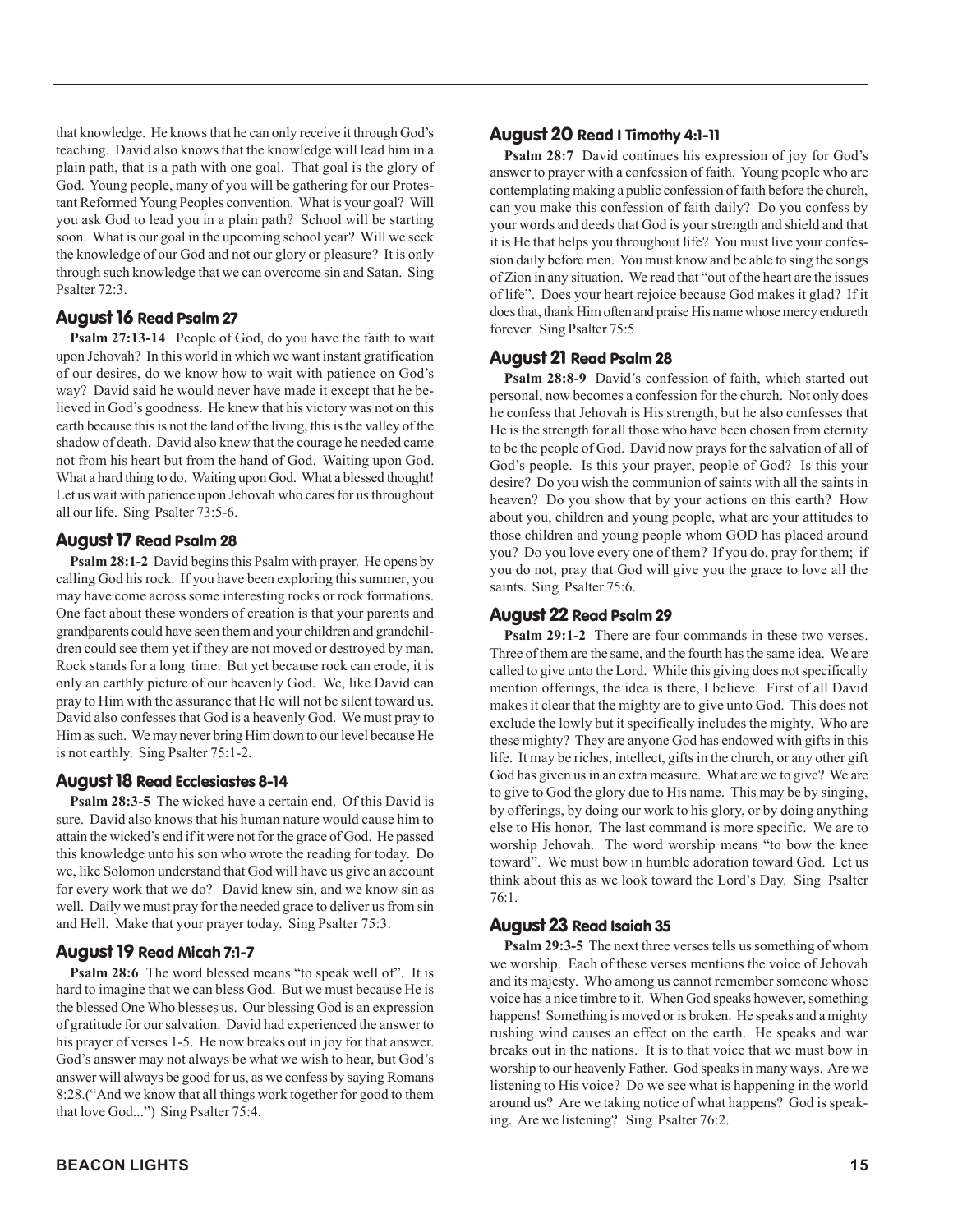## August 24 Read Revelation 8:1-13

**Psalm 29:6-9** These four verses continue the thought of the previous three. It speaks of the effects caused by Jehovah's voice. These effects are far encompassing. Even the birth of the animals are controlled by his voice. His voice causes things to happen in the deepest forest. David is teaching us about the omnipresence of our God. Do we confess this attribute of His? Are we conscious that each action is caused by a God who can speak and it comes to pass? What is our reaction to the voice of Jehovah? The last part of verse nine tells us what it should be. We must speak of His glory concerning all that happens on this earth. This is hard to do sometimes. We do not want to give glory to God for a wild storm. We want to take credit for our accomplishments. We must not do that. We must give God the glory for all things are His and are under the control of His majestic voice! Sing Psalter 76:3.

## August 25 Read Psalm 29

**Psalm 29:10-11** In closing to this Psalm, David tells us that our mighty God is gracious to His people. Because He is our king, He rules us by His sovereign power. We need not worry about what may happen. He will care for us. He gives to us the strength which sustains us in any circumstance. Strength in time of our need is His gracious gift to His people. He also blesses us with peace. We can have peace on this earth even when it is shaking around us. Why? Because it is Jehovah's voice which causes it to shake. We will have peace in heaven when He takes us through death or the second coming of Christ. This is a blessed peace. Thanks be to God! Sing Psalter 76:4.

## August 26 Read Psalm 30

**Psalm 30:1-2** The title to this Psalm gives to us the information of David's devotion to God. Even though he was dedicating his own house, he gives to God glory. He realizes his ascent to being king of Israel was not his own doing but the Lord's. He knows that if it were not for Jehovah's help he would have been defeated by his enemies. Is this our reaction to success in this life? Do we give God all the credit, or are we like Nebuchadnezzar saying, "Is this not great Babylon that I have built...?" David also confesses his sin on such an occasion. This, too, must be our prayer in all that we do. Our sins rise up against us daily; only God can take them away. Give to us a humble heart O Lord in the midst of this world. Sing Psalter 77:1 and 78:1.

## August 27 Read Luke 23:32-43

**Psalm 30:3-4** Facing death the elect thief on the cross found forgiveness in Christ. He was assured that he would spend eternity in heaven. David had this confidence as well. He knew that death was not the end for him. He knew that there was a better life awaiting him. O, he could not know it as we do with our full revelation of Scripture. He reminds the church that the redeemed have a reason to sing. They can sing because they are the redeemed. Their song must be the thanksgiving for the holiness of God. The reprobate cannot sing with this assurance. Their singing just sends them further and further into Hell. We must sing often, and we must sing only songs which glorify God for our salvation. Sing Psalter 77:2 and 78:2.

## August 28 Read Revelation 21:1-7

**Psalm 30:5-6** The reason for our singing can be found in verse five. We sing because our God is full of lovingkindness. We sing because of his grace which is found in the word favor in verse five. We may have sorrows in this life. Over and over Scripture testifies of the afflictions of the righteous. But when the long night of life on this earth is past, joy comes with our entrance into heaven. God inspired David to write these words. David had a glimpse of the glory that would be his and ours. He realized that in all his riches he had nothing without God. Is this our confession? Do we live that confession? Or are we like the rich fool? Think about it. Pray about it. Live your confession. Sing Psalter 78:3.

## August 29 Read Acts 10:1-8

**Psalm 30:7-8** David continues in this prayer to address the greatness of God. Like Cornelius he knew that prayer was the way to address God with his concerns. David realized that at times because of his sins, God's favor was taken from him. David asked for deliverance and like Cornelius his prayers were answered. The word supplication means an asking. We must ask God for the things he has promised to give us. We ask them not because God wants to make us beg, but rather we ask because it is a means of thankfulness to enter into prayer. It is only unto God to whom we must and can go in time of trouble. Let us bow on our knees in prayer often asking Him for those blessings He is pleased to give us. Sing Psalter 77:3 and 79:1.

## August 30 Read Luke 18:1-8

**Psalm 30:9-10** By way of the parable which we read today, Christ taught his people to pray often. He taught them that God was more righteous than any earthly judge and would answer our prayers in His time. David knew that truth as well. David, like Moses, called upon God's promise of eternal life as he prayed for help. He knew that only in the way of salvation from sin would he find peace with God. He wanted that peace. Is this our desire? Do we want the peace that forgiveness from sin brings? Do we call on God often for such peace? Pray, people of God, and pray often for that peace. Sing Psalter 77:4 and 79:2

## August 31 Read Psalm 30

**Psalm 30:11-12** David's prayer is finished with words of joy. He has gone through God-ordained afflictions, and now he participates in God-provided joy. Through the way of sins' forgiveness, David has come to a time of gladness. But that gladness has one object. That object is, of course, to praise his redeemer's name. He can not be silent. He cannot attend the congregation of elect in the temple and just watch. No, David must break forth into singing in gratitude for salvation from his sins. Are you planning to sing with your whole being in church today, people of God? Young people, what are your doing during the songs? Are you lifting your voices in glad adoration of your Savior? If you have trouble opening your mouth in church, imagine what it would be like not to have the opportunity in Hell. Singing is the God-commanded way of thankfulness for the believer. Therefore let us sing and give praise to His Holy Name whose mercies endure forever! Sing Psalter 77:5 and 79:3.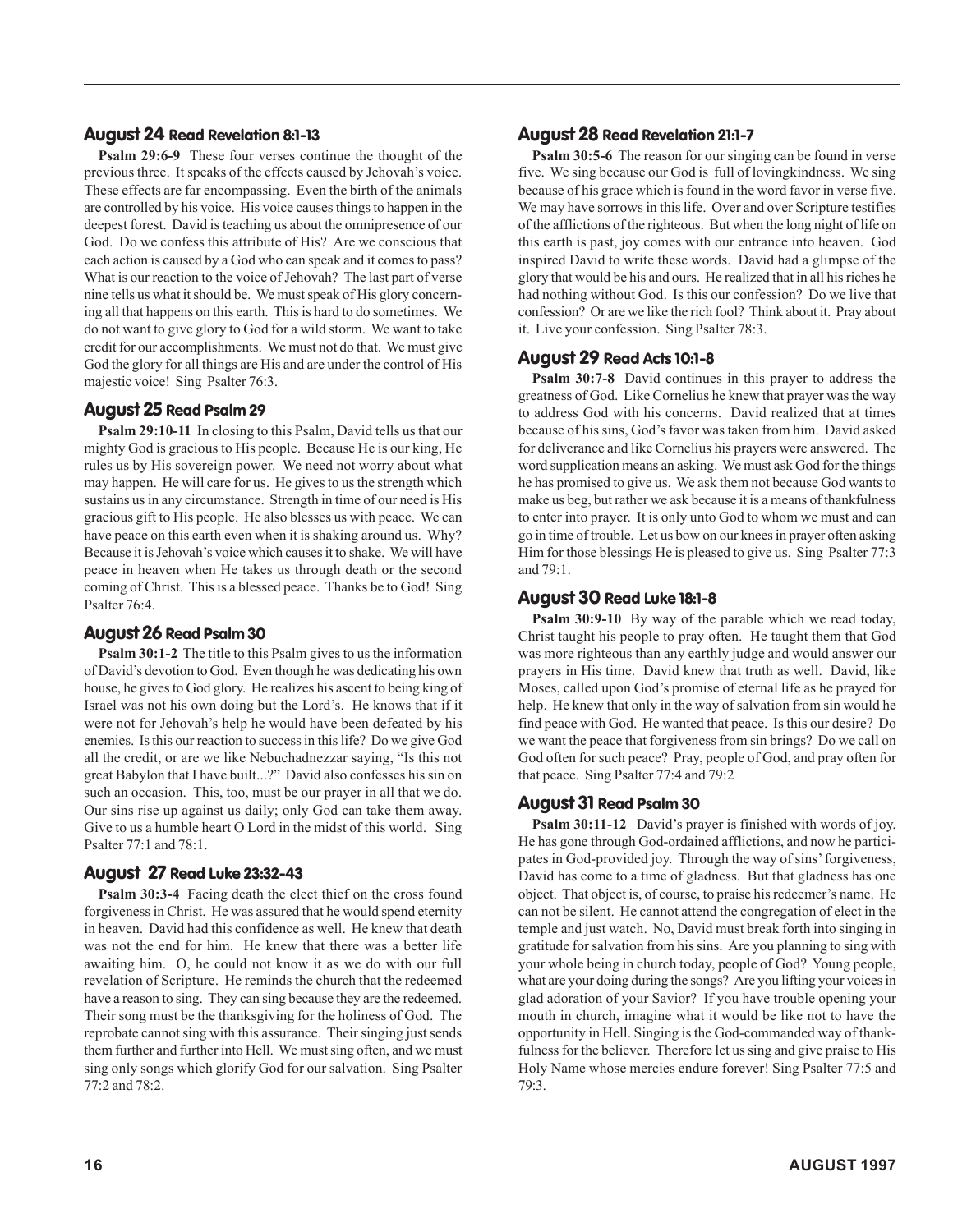## Rock Music

By Nathan Lanning

**O** ne of the most important issues in every<br>believer's life, one of the indicators that point<br>to the final resting place of his soul, is the believer's life, one of the indicators that point to the final resting place of his soul, is the issue of what kind of music he listens to. Is he glorifying God or the devil by what he listens to? Rock music should not even be an option for any Christian because of the physically weakening and soul deadening effects it has on all of its listeners.

Rock music is a broad topic, and there are many types of rock music. But whether you listen to country, acid, punk, or heavy metal you are listening to music that is classified as rock.

Most, if not all, people who listen to rock music would say that you are crazy if you told them that rock had degrading effects on your actual physical body. However, there are some very serious effects that rock music has on the body that many people never consider. Some of these adverse effects on the body come from the noise of rock music. The limit for human ears is ninety decibels of sound, yet the average rock concert is 115 to 125 decibels (Elshout 268). You can imagine, that it has been reported that some people can not hear properly for three days after attending a rock concert. This loud noise at rock concerts is also known to cause hostility, fatigue, indigestion, high blood pressure, and hypertension (Elshout 267).

Another adverse effect of rock music on the body is caused by the bass tones and beat of the music. These bass tones and beat cause the adrenaline and the sex glands to over secrete. Consequently this is why people "head bang," mosh, and destroy concert arenas, and feelings of lust and sensuality overcome them (Godwin 11).

Futhermore, the body has to re-balance the hormones that have been acted upon. The body draws blood sugar from the brain to re-balance everything, because of this, the brain cannot feed itself and you can lose your self control (Godwin 11).

Dr. John Diamond, a well known Australian physician, has shown another undesirable effect of rock music on its listener's bodies. Using hundreds of people, he would have them extend their arms and then he would push it down, usually using 40 to 45 pounds of pressure to push the arm down. He would then either tap out the basic rock beat or have the person listen to rock music, when they were listening to the music or beat only 10 to 15 pounds of pressure would be needed to push the arm down. When the music or beat stopped 40 to 45 pounds of pressure would again be needed to push the arm down. More than 90% of people that he tested showed these results (Elshout 267, 268 Godwin 12).

Yet another physical effect of rock music is that of violence. Many of the heavy metal rock groups shout out messages of violence in the lyrics of their songs and perform gruesome acts of violence on stage. Many rock videos are rated extremely violent, and in a study by the American Academy of Pediatrics it was found that 56% of all music videos contained violence (Holmberg 28).

One example of violence in a video being acted out in real life is that of one video produced by a rock group Twisted Sister. In their video, a boy rebels against his father and throws him out the window. A young man in New Mexico murdered his father in a similar way, the murder being reported to have been inspired by Twisted Sister (Bender 124).

Another example of listeners following their star's examples is when a teenager committed suicide while listening to Ozzy Osbourn's song, "Suicide Solution" (Lawhead 17).

Accordingly, Dr. David Guttman, a professor of Psychiatry at Nothwestern University says, "Rock has so often been involved in these things (violence, teen suicides) many of us in Psychiatry have had to take it more seriously" (Bender 124).

Another obvious and harmful effect of rock music on the body is drugs. It is obvious to see that drugs are an important part in rock music and its followers' lives by all the songs that are written about drugs and by looking at how many rock stars and their fans are hooked on drugs.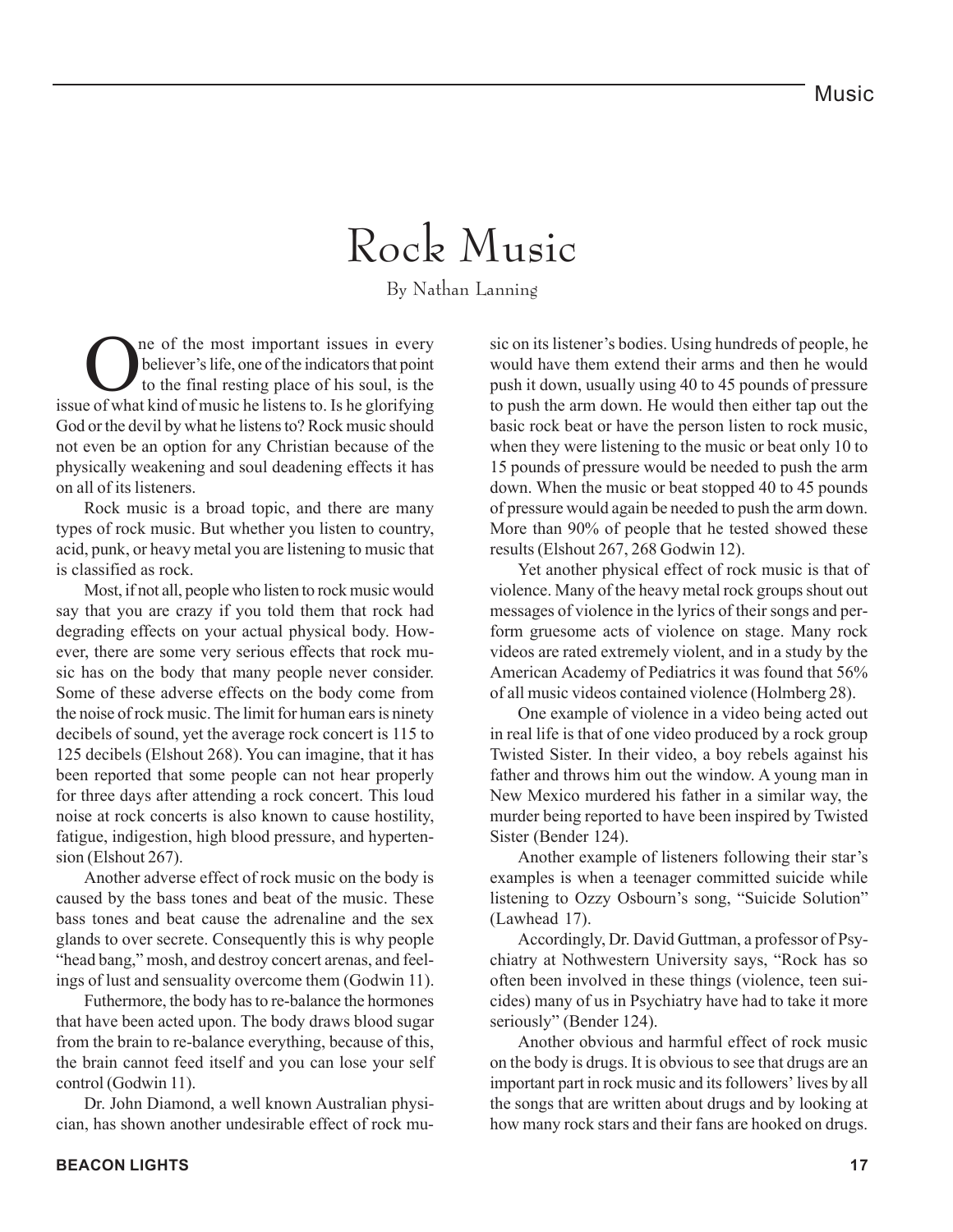Cris Willman of *Entertainment Weekly* reports that there has been a steady rise in drug related deaths and near deaths occurring in the rock world (6). When Steven Tyler of Aerosmith was asked if drugs were still a part of the music scene he replied that yes, there were, and eight out of ten rock musicians were using drugs and that "it goes with the territory" (Holmberg 32).

Just a short list of popular musicians recently dying from drug related deaths is: Kurt Cobain (Nirvana), Kristen Pfoff (Hole), Jerry Garcia (Greatful Dead), Shannon Hoon (Blind Mellon), Brad Nowell (Sublime) (William 7).

On another level, rock music also definitely influences the mind. Music has been called the language of man's emotion: Plato saw this as he stated in three points that 1) Music could strengthen a person, 2) Cause him to lose his mental balance, 3) Cause him to lose his normal will power so that he cannot control his acts. Whether a person is affected positively or negatively depends on what types of music the person listens to (Elshout 266).

Kerry Livgen, a rock performer, admits that people do take what he and other musicians write seriously; many people worship rock bands and the music is the standards by how they live. He also admits that after a while not even the band can control their fans anymore (Bender 124).

One of the rotting effects of rock music on the mind is the lust that all rock music promotes. The way that many rock stars and their fans dress promotes sexual desires, there are also many acts performed on stage by rock musicians that resemble sexual activities. Messages of no remorse or guilt of sex before marriage and free sexual activities are brought forth in the lyrics of many rock songs (Holmberg Video).

Some examples and feelings of rock stars who wish to show sexual messages and feelings in their music are Tina Turner, whose image is that of heavy breathing and sexual lusts, and Madonna whose whole lifestyle is a gross violation of all sexual activities (Godwin 88, 99).

Another sinful effect of rock music on the mind is rebellion. Rebellion is the core of rock music, all the "great" rockers from Elvis to today's popular rock bands have been a symbol of rebellion (Godwin 24-25).

The lyrics in almost all rock music is to tell listeners to rebel against authority. The spirit of these songs is to defy everyone else and listen and obey yourself alone (Holmberg Video).

Dr. Paul King, professor at University of Tennessee comments on this point. He says that the message of heavy metal music is that there is a higher power in control of this world, and that power is Satan (Holmberg 29- 30). This message is clear rebellion against God and his power over all.

Tying all of these things together, there is one thing in particular that we should be aware of, that is the effect of this music on children. Dr. L.D. Tashjan says that seven to eight-year-olds who listen to the lyrics of rock music condoning sex, bestiality, and bondage at their impressionable age can seriously warp their minds (Holmberg 28). Following this idea, Dr. Joseph Novella, psychiatrist and director of a drug treatment center in Washington D.C. reports that youngsters who are inclined to drug abuse mainly listen to heavy metal and Satanic music (Bender 124).

There is a whole different type of effect that rock music can have on people, and this is far more important and deadly. It is the spiritual effects of rock music. It is evident that music can have effects on your spiritual life. In the time of Jeremiah the prophet, the Jewish race offered their children alive to their gods while pounding on drums and playing wildly on all kinds of musical instruments (Godwin 9).

It is also clear that rock musicians want to have a spiritual effect on their listeners. In the words of Jimi Hendrix, "We're making our music into electric church a new kind of Bible…a Bible you carry in your hearts, one that will give you a physical feeling…. We want them to realize that our music is just as spiritual as going to church" (Godwin 17).

This is obviously not a good kind of spiritual music that Hendrix is talking about, and all through Christians can see that Satan is working in his heart.

This Satan and his religion, Satanism, is at the root of rock 'n roll in two ways: 1) Rebellion against God and worship of Satan himself. 2) Mock Jesus and the cross and desecrate all things that stand for Christianity (Holmberg video). I have shown before the rebellious spirit of rock 'n roll and how it evidences itself in the lyrics and lifestyles of its fans. The heavy metal bands come out clearly in their utter hate for all Christianity, especially the cross. Thousands of CD covers, posters and lyrics for songs show the hatred of the cross as they turn it upside down, burn it, break it and mock it. (Holmberg Video).

They show their dedication to Satan and hatred to God in their songs, their performances, and their lifestyles, many things so bad that I don't dare write them down. One Slayer fan stated, "I hate your God, Jesus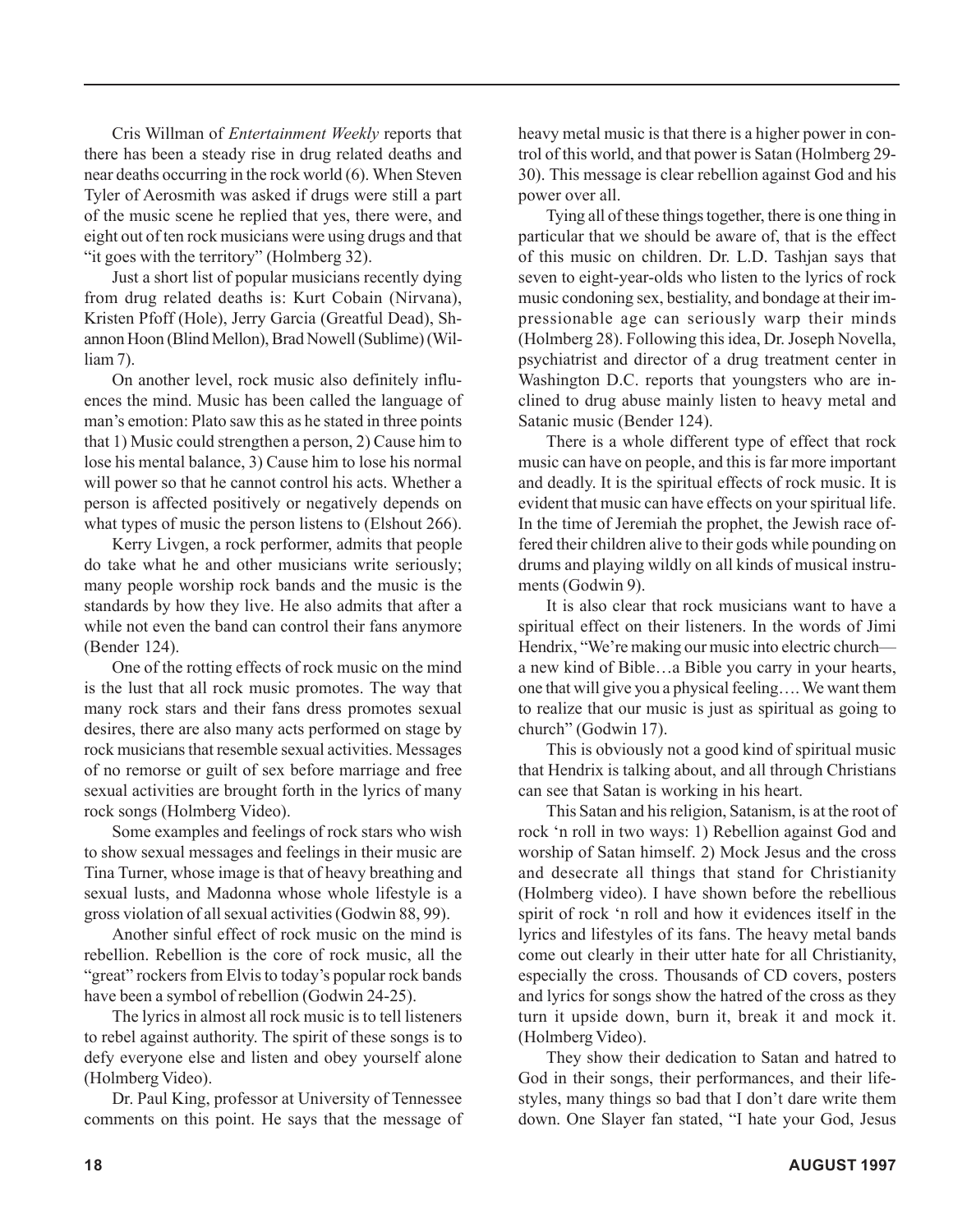Christ; Satan is my Lord. I sacrifice animals to him. My God is Slayer, It's the words of their music I believe in" (Holmberg video). That in itself is evidence of Satanism in rock music. More proof is a popular musician, Ozzy Osbourn. Some of his songs are titled, "Satan is Lord" and "I love you Devil" (Bender 124). Ozzy says that these titles are just a marketing plan, but who could write songs like that without Satan in his heart?

Heavy metal bands are not the only one to show signs of Satanism in their music. For example Jane's Addiction has the cover of an album mocking the Trinity with a one man two women group sex situation. One of their songs tells of Jesus lying with his Marys (Holmberg 18).

Also in the realm of spirituality, the music itself comes from evil spiritual activities. The rhythms of rock do the same thing to you as the drumming of Sateria and voodoo, says David Byrne of *Rolling Stones* (Holmberg 43). We see this to be true in one stunning example. An American missionary took his family to Africa. While they were there his teenage kids played some of their rock music on the radio. Natives came running over to the missionary when they heard this and asked him why he allowed his kids to play voodoo music to call up demons during rituals (Godwin 17).

There is also a Greek god named Pan who has the horns, legs, and ears of a goat and the body of a human. An occultist describes Pan as a principality of Satan appearing at witch coven meetings (Godwin 2-3). Many bands—not always hard rock bands—have Pan as a main theme in their music showing the relationship between rock and the occult. One of the founding members of the Rolling Stones, Brian Jones, went to Morocco, Africa to attend an occult festival dedicated to Pan. Drugs and music were used to summon up demons being worshipped. When Jones came back he had the festival recorded and released on an album called "Brian Jones Presents the Pipes of Pan" (Godwin 3).

Looking at all the evil effects of rock music and the seriousness of the sins against God in rock music you would think that God would have something to say to us about it in His Word. There are many passages in the scripture that warn us about the evils of rock music. We should look at the passages and take heed to them.

Matthew 15: 18 - 19 warns us that all that comes out of our mouths (Talking or singing) is what is really in our hearts as we read, "But these things which precede out of the mouth come from the heart, and they defile a man. For out of the heart proceeds evil thoughts, murders, adulteries, fornications, thefts, false witnesses, blasphemies." This passage states all the basic parts that make up rock 'n roll and tells us that they are evil.

I Timothy 2:16 follows this by warning us to "Shun profane and vain babbling: for they will increase unto more ungodliness."

Furthermore we are also warned in the Bible about lust, which rock music so openly promotes. Proverbs 6:32 warns, "But whoso committeth adultery with a women lacketh understanding; he that doeth it destroyeth his own soul." In the New Testament Jesus tells us that whoever looketh on a woman to lust after her committeth adultery, so you can be assured that the Devil is using rock music to get us to lust and therefore to destroy our own souls.

The Bible also warns us about the rebellious attitude in rock music. Isaiah tells us that Satan was thrown out of Heaven for rebellion against God (14:12-20), and now he is using rock music to get us to rebel. Accordingly, the Bible warns us against rebellion as Jeremiah tells that those who rebel against the Lord will be cast off the face of the earth (28:16).

The word of God also gives a reason why many rock groups mock Christianity and the cross. I Corinthians 1:18 says, "For the preaching of the cross is to them that perish foolishness." This explains why they mock the cross—to the reprobate who will perish, the cross is foolish.

Finally I Timothy 4:1 says, "Sons shall depart from the faith giving heed to doctrines of the devils." This warns us that if we continue to listen to the doctrines of the devils in rock music without repenting we will depart from the faith and perish.

Now knowing that there is a great danger in listening to rock music, we should make sure that we and our children and young people especially, don't listen to it. The first thing that we have to do is look at ourselves. We have to make sure that we are not listening to any type of rock music ourselves. After we do that then we can look at others.

The next thing that we should do (as parents) is to find out if there is a problem of the children listening to rock music. We have to check the stations that their radios are on, look at their CD's and tapes. We can't just assume that they are good kids who would never be drawn to rock music. Ephesians 6:4 give the parents the right to look through their kids belongings. It says there that the parents have to nurture children in the admonition of the Lord.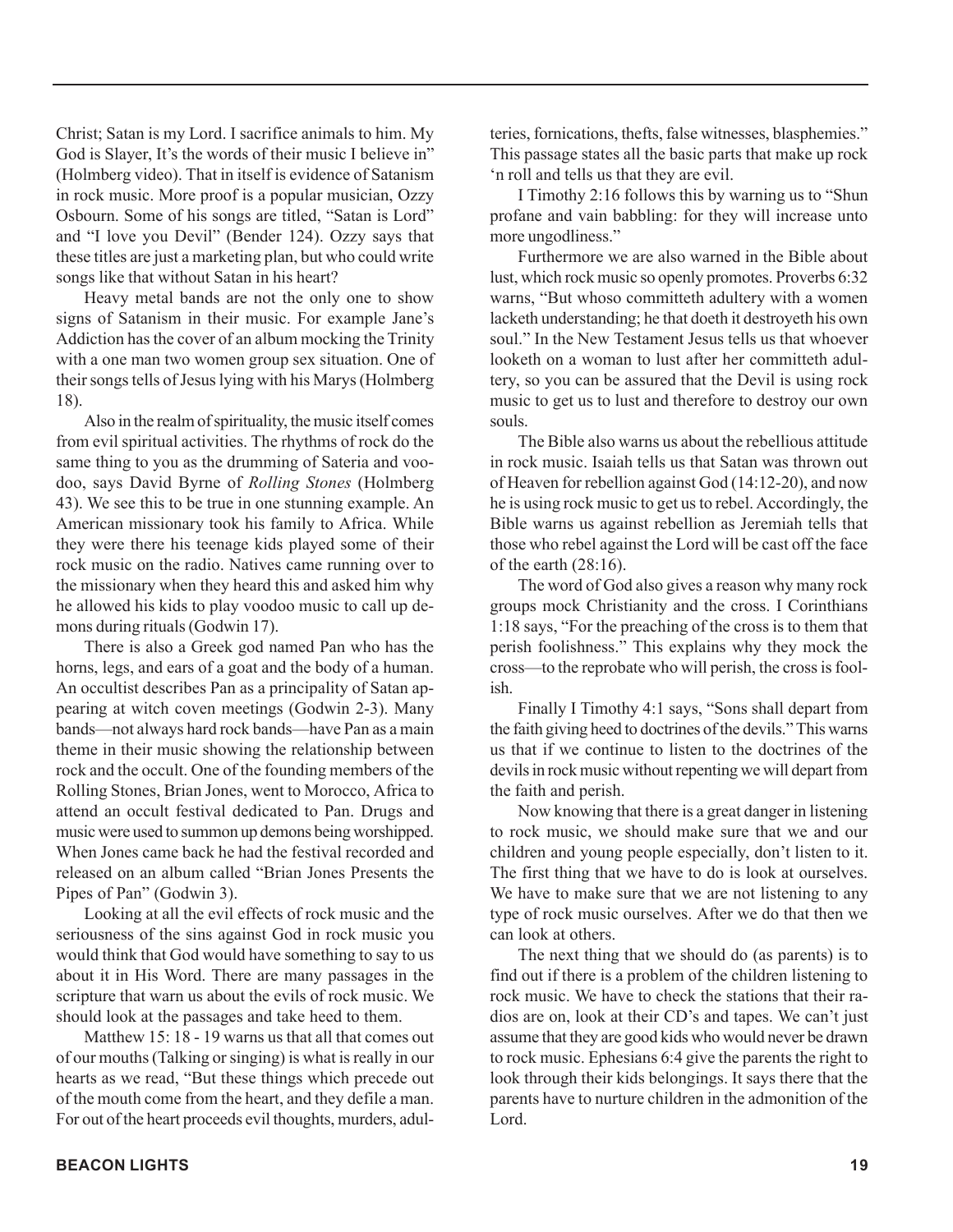We also have to pray for guidance not to listen to rock music. Prayer is the key in the battle against rock music. Both Ephesians 6:12 and II Corinthians 10:3-6 tell us that all the battles that we fight are spiritual, and we cannot battle in the flesh but we have to battle through prayer.

Another step that we should take in prevention of rock music is to have a heart to heart talk with children about rock music. We can also do this in Sunday School or in Young People's meetings. We should educate our young people about the evils of rock music and the consequences of it.

Finally, if our children do not listen to our warnings, we have to set punishments for them. We have to make sure that they know that it is a serious offense against God to listen to rock music, and that it has soul damming effects.

Looking at all this, we see all the serious and dangerous effects that rock music has on people physically and spiritually. I pray that all Christians take this to heart and seriously reconsider what they are doing if they have fallen into the sin of listening to rock music. Matthew 3 says that every tree that does not bring forth good fruit is thrown into the fire, let us not bring forth evil fruit and be thrown into everlasting fire by listening to rock music.

## Where We Stand

## *Works Cited*

Bender, David and Leone. *The Mass Media Opposing Viewpoints*. Greenhaven Press, St. Paul MN, 1988.

Elshout, B. "Rock Music: Innocent Entertainment of Deadly Poison?" *The Banner of Sovereign Grace Truth* December 1995: 266-268.

Godwin, Jeff. *Dancing with Demons* 1988.

Holmberg, Eric. *Hells Bells* Reel to Real Ministries. Holmberg, Eric. (Video) *Hells Bells* Reel to Real Ministries.

Lawhead, Steve. *Rock of This Age*. InterVarsity Press, Downers Grove, IL, 1987

Willman, Cris. "Rock Jund Bond." *Entertainment Weekly* 14 June 1996: 6-7.

*The Bible*

❖

*Nathan is a student at Covenant Christian High School in Grand Rapids, Michigan.*

*\_\_\_\_\_\_\_\_\_\_\_\_\_\_\_\_\_\_\_\_\_\_\_\_\_\_\_\_\_\_\_\_\_\_\_\_\_\_\_\_\_\_\_*

## Eternal Life

By Rev. G. M. Ophoff

*Reprinted from the* Standard Bearer *December 1, 1939.*

"This is life eternal, that they may know thee, the only and true God, and Jesus Christ, whom thou hast sent." John 17:3

Example 17.5<br>
Fourth 17.5<br>
Fourth life. It is a boon unspeakably good. But<br>
defined? Is it heavenly felicity? Is it to be idenjust what is it? How is it to be described or defined? Is it heavenly felicity? Is it to be identified with holiness, with purity of heart? Christ says that to know God is eternal life. Mark you, not to know *about* Him but to know *Him* is life eternal. It is a knowing that

 a knowing that springs from experiencing His power to save from sin

springs from experiencing His power to save from sin, to deliver from the power of sin, to conform such who by nature are the children of the devil, according to the image of His Son. The carnal seed in the church, the children of disobedience, who keep not His covenant, know about Him, about His power to save; for the Gospel is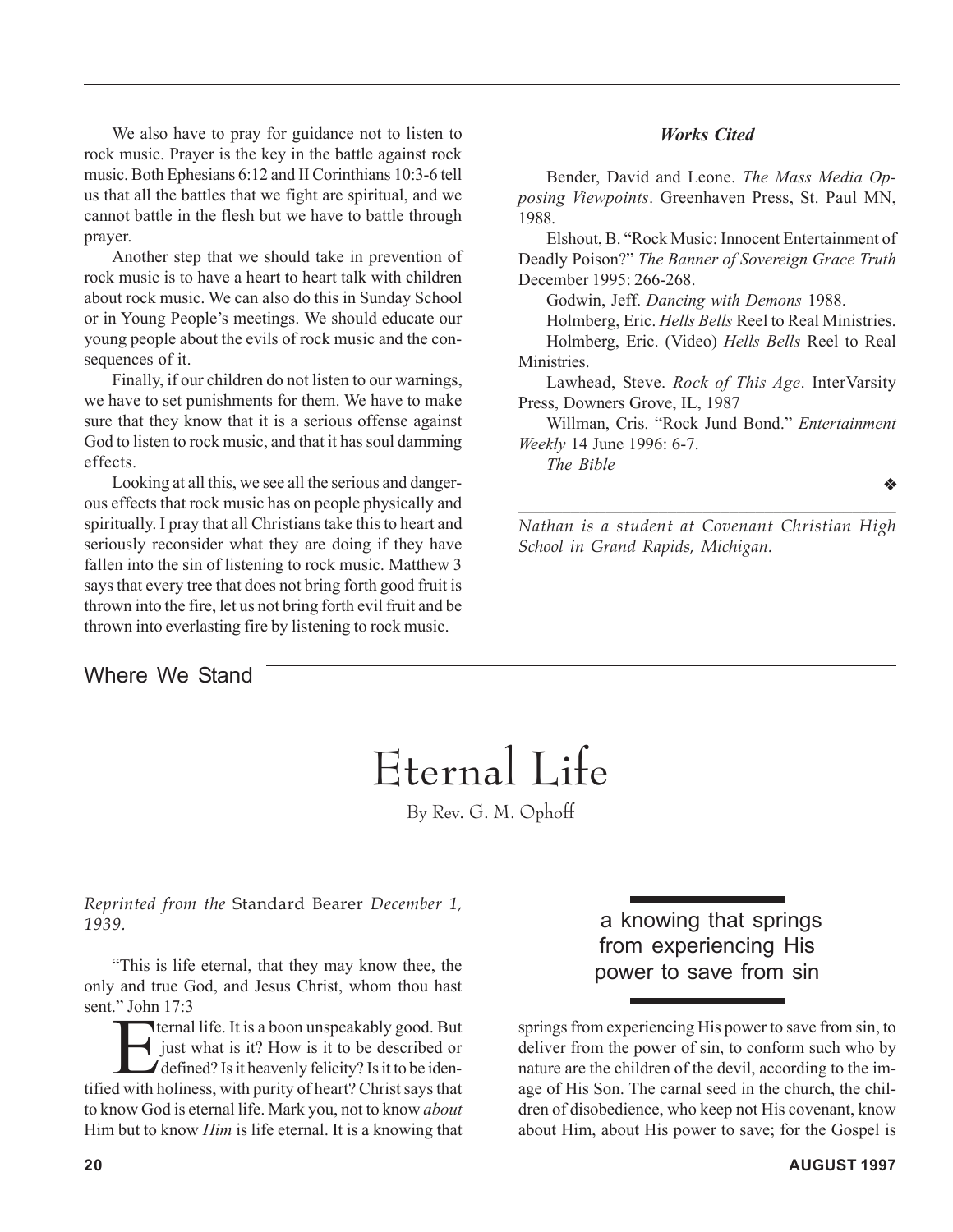preached also to them. They, too, together with God's believing people, are come unto Mount Zion, and unto the city of the living God, the heavenly Jerusalem. They, too, behold, in a glass, the glory of the Lord. They are even enlightened, and are perhaps tasting the heavenly gift, and are being made partakers of the Holy Spirit and may be tasting the good Word of God, and the powers of the world to come. Yet they do not actually know God, as they have never experienced that power of His by which He quickens the dead, sanctifies the unholy, that power through the exercise of which He causes the vile yet elect sinner to partake of His divine nature. Hence, though they know much about God and about His redeeming power, they know not God. They are like one who, though well informed respecting the competence of a certain famed physician in the treatment of bodily disease, has never himself experienced the competence.

But it is not sufficient to say that to know God is to experience His redeeming power. Consider, that, according to Scripture, this power, as exercised, is the power of

## this power, as exercised, is the power of His love

His love, so that to be saved by Him forms the certain evidence of being His beloved. Scripture lays much stress on this. "But God commendeth His love toward us, in that, while we were yet sinners, Christ died for us (Rom. 5:8). But God, Who is rich in mercy, for His great love wherewith He loved us, even when we were dead in sins, hath quickened us together with Christ (Eph. 2:4,5). And walk in love, as Christ also hath loved us, and hath given Himself for us an offering and a sacrifice to God for a sweet-smelling savour (Eph. 5:2) …even as Christ also loved the church, and gave Himself for it; that He might sanctify and cleanse it with the washing of water by the word (Eph. 5:25, 26). Behold, what a manner of love the Father hath bestowed upon us, that we should be called the sons of God:… (I Jo. 3:1). Hereby perceive we the love of God, because he laid down his life for us (I Jo. 3:16) …but that he loved us, and sent His Son to be the propitiation for our sins (I Jo. 4:10). Unto Him that loved us, and washed us from our sins in His own blood, and hath made us kings and priests unto God and his Father (Rev. 1:5, 6)."

It is worthy to note that nowhere in Holy Writ do we come upon a statement that reads, "But God, for His great love wherewith He loved us, causes His sun to rise over us, sends us rain, causes our land to yield abundantly, and blesses us with bodily health." The reason is that the certain evidence of God's love of His people is not His prospering them in a material sense. Sending His people prosperity is no surer or greater indication that He loves them than His sending them adversity. He sends them the one as well as the other in His love. From this it follows that by itself material prosperity is no sign and pledge of God's love (the contention of the exponents of common grace). The pledge of His love is a new heart. And if so, then the certain indication of His hatred of

## The pledge of His love is a new heart.

some, is His determination not to save them. And as to material riches, they are gifts of love only if the recipient be a believer. If it were true that such riches as enjoyed by the wicked betoken God's love, it would have to be considered strange that not one statement to this effect can be found in all the Scriptures. So far is Holy Writ from teaching that God prospers materially the wicked in His love, that it teaches the very opposite, to wit, that to the wicked prosperity is a slippery place on which He sets them.

It is altogether understandable that God's bestowing upon His people the gift of salvation should be the pledge of the love which He bears them, that the power by which He saves is the power of His love. Consider what His saving His people means. It means that He washes them in the blood of His only begotten Son, thus making them to partake of His divine nature, that He takes them into His house and to His heart as His children that they may everlastingly dwell with Him and be satisfied by His likeness. How then could His saving them not be the expression of His love.

And so it is likewise understandable that God's bestowing upon the wicked material riches is a doing expressive not of His love but of His wrath. This is understandable. For so far are such riches the means by which God softens the hearts of wicked men, that the more He prospers them, the more they taunt Him, the more vehemently they say, "Who is the Lord," the more determined they become in their resisting Him. And as he determinedly willed this sinful reaction, the contention that also the prosperity of the wicked is to be regarded as the expression and the undoubted testimony of God's love, is grounded neither in Scripture nor in reason.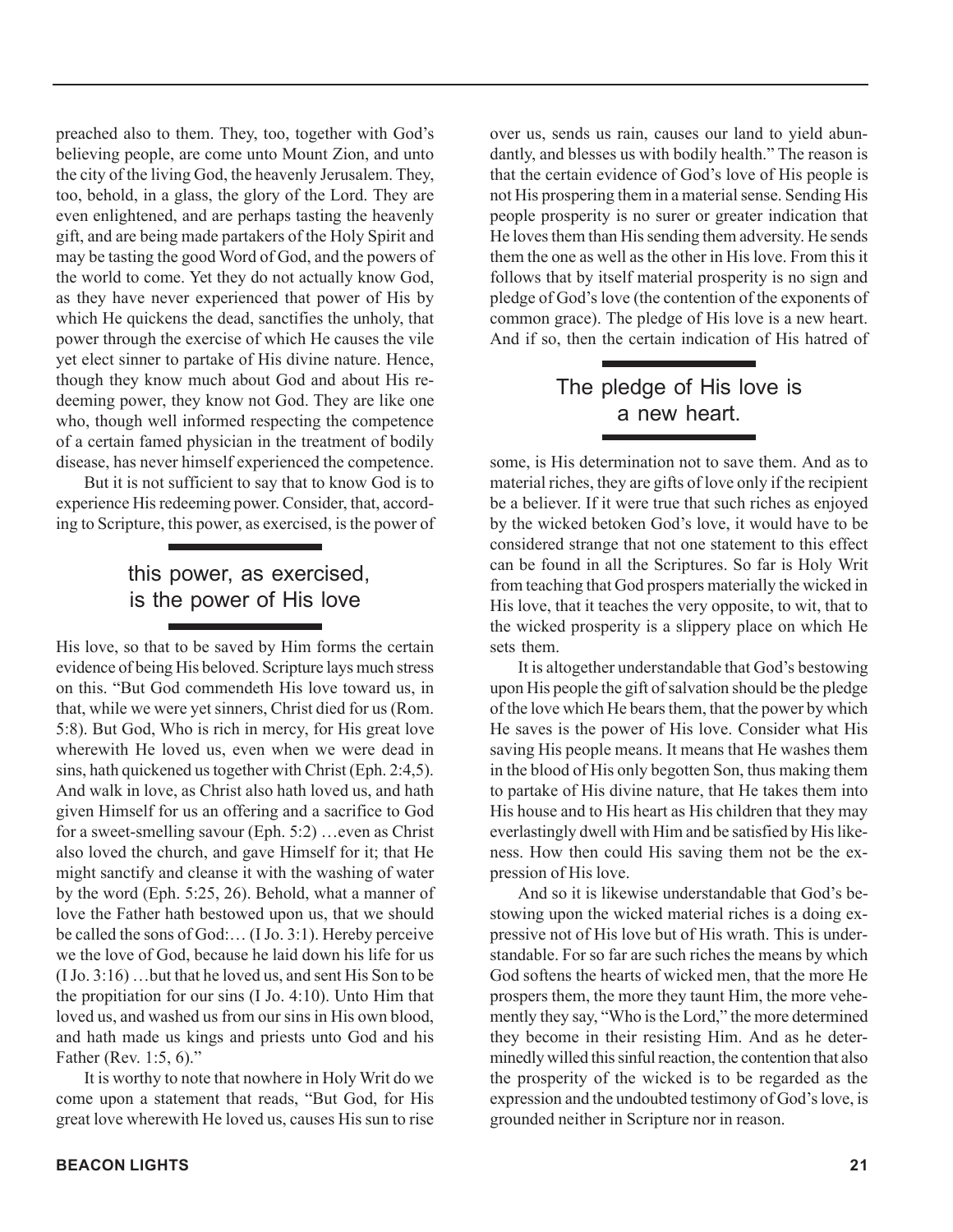Now if the power by which God saves is the power of His love it follows that knowing God is experiencing His love. However, knowing God is more than experiencing the power of His love in the sense of unconsciously

# knowing God is

undergoing its benign operations. Knowing, it is to be considered, is always an act of man's conscious soul. If a person, who is critically ill, is not conscious of his undergoing a successful operation, he does not know and is thus not rejoicing in the prospect of a speedy recovery. So it is in the sphere of grace. To know God's love is to consciously experience, and thus to taste, its power. It is thus a necessity knowing oneself as forgiven and saved unto God, and as possessing in Christ the right to draw near unto Him. Now whereas this knowledge is the fruitage of an act of Christ's Spirit which consists in His testifying with the spirit of God's believing people that they are God's children and are thus vested with Christ's righteousness and washed in His blood from their sins, and whereas the Spirit is so active in the hearts of believers only when they, by God's mercy, are forsaking their sins and turning more and more to Him the living God, it follows that to know God is to walk before His face in newness of life. A believer, who is living in sin, does not, while unrepentant, know God. The more earnestly be-

## it follows that to know God is to walk before His face in newness of life. A believer, who is living in sin, does not, while unrepentant, know God.

lieving people mortify their members which are upon the earth—fornication, uncleanness, inordinate affection, evil concupiscence, and covetousness, which is idolatry—and the more diligent they are in putting off anger, wrath, malice, blasphemy, filthy communication out of their mouth and in putting on the new man, which is renewed in the knowledge after the image of him that created him, the more vividly do they know God, and thus know that they are God's children. And the less diligently they are in this respect, the less vividly do they know God.

Now if knowing God is undergoing the operation of the power of His love, it is at once a tasting that God is

gracious, lovely, glorious. God being the inclusion of all perfection and virtue, is gracious, lovely, glorious. And in His love**,** He also beautifies His chosen people by nature ugly, through cleansing them from the sin in Christ's blood, conforming them according to Christ's image and ever-

## experiencing His love He also beautifies His chosen people

lastingly causing the heavenly fullness that dwells in Christ and of which God is the eternal fountain, to abound in them. And they know themselves as saved, to His people, as God's Spirit testifies with their spirits that they are His children. Thus a heavenly gladness fills their souls. Now this joyful awareness of what they are in Christ—kings and priests unto their God—is their tasting that God is good. Still all has not been said. Knowing God is also beholding Him with a sanctified and heavenly organ of perception, and as so beholding, a being satisfied by the spiritual beauty of His nature as revealed in Christ.

So, to know God is to be like Him and thus to love and delight in Him. It is to stand in His presence in the consciousness of being the objects of His delight. It is, in a word, having fellowship with Him.

## to know God is to be like Him and thus to love and delight in Him.

Now to so know God is live eternal. If so, it follows that eternal life is more than mere existence. It is heavenly perfection, joy and peace. It is the gladness that springs from the consciousness of seeing God's son in Christ. It is to see the heart of Christ's God. It is therefore even something better than the blissful existence of Adam in the state of integrity. Adam, too, during the duration of his sinless state knew and walked with God. But he did not pray, "Bless the Lord, O my soul, and forget not all His benefits: Who forgiveth all thy iniquities; Who healeth all thy diseases; Who redeemeth thy life from destruction." He therefore was not tasting the pardoning, saving, love of God. He saw not God as He is, as he saw Him not in the face of Christ. And the glory of his existence was earthy. God's believing people, on the other hand, are new creatures. Their glory is heavenly, as they bear the image of the Lord from heaven. And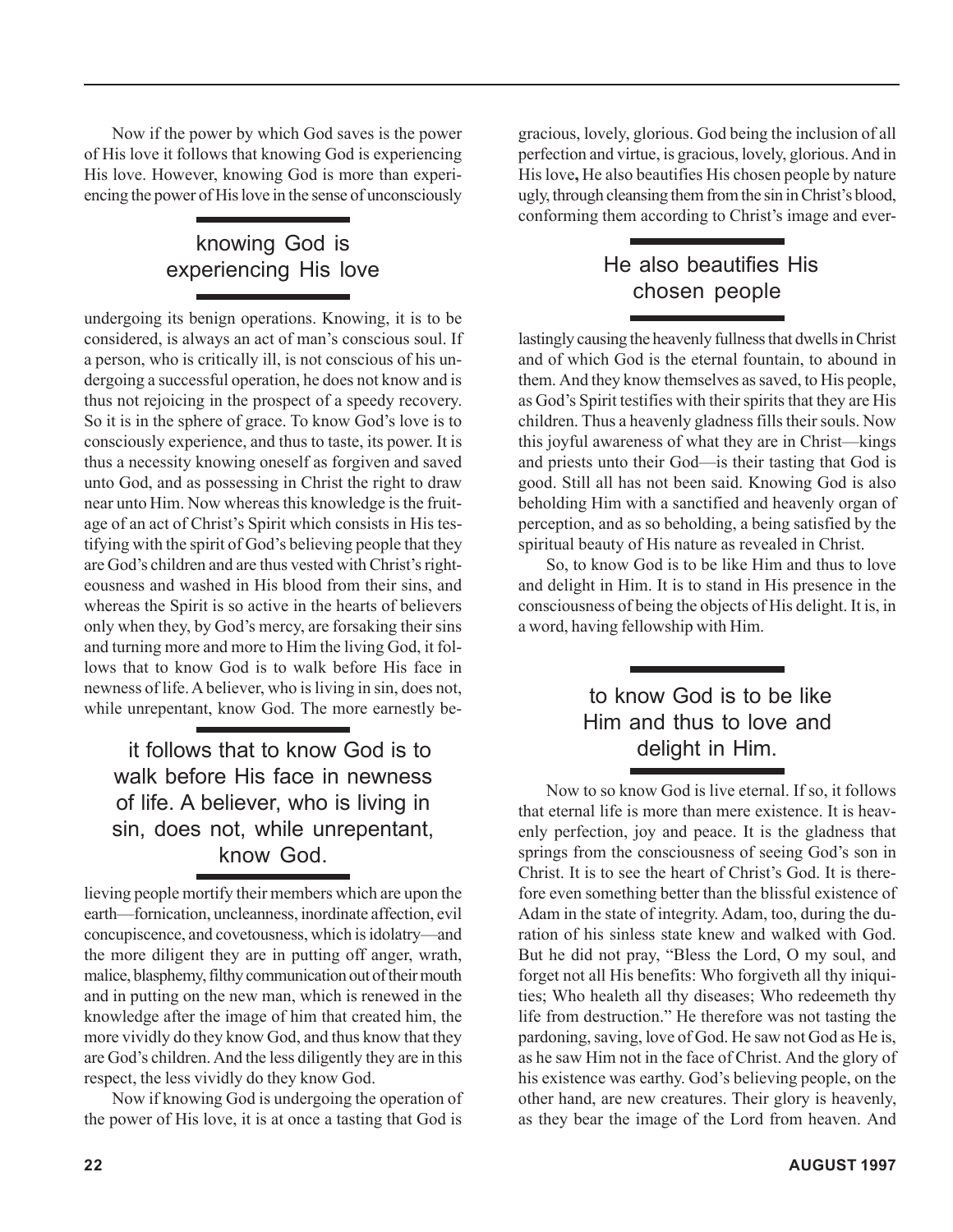they see God as He is, as they behold Him in the face of Christ. And they have life eternal, life everlasting and heavenly. For they know God, the only true God.

It is solely because God is only and true that knowing Him is life eternal. He is the only God. In distinction from the creature, He is the foundation of His own being and the well-springs of His own existence. He is thus in

## It is solely because God is only and true that knowing Him is life eternal.

and of Himself and in respect to the creature, the fountain of all life and goodness, so that the goodness of His people—their love and holiness and wisdom—is His goodness shed abroad in their hearts. Hence, He is truly God and none else. Besides Him, the righteous One, there is no righteousness; besides Him Who is love, there is no love; besides Him, the mighty One, there is no might, strength, power, so that not to know Him is to be unrighteous, unholy, unlovely, foolish, vain. Thus not to know Him, the only God, is death with all its concomitants: damnation, curse, hell.

## Thus not to know Him, the only God, is death

Being the only God, He is the true God. He is all that a being must be in order to be God. He thus stands opposed to falseness, unrealness, vanity. He is the true, eternal, simple, immutable essence. As compared with Him the creature is nothing. He is the highest essence, truth, good. He is pure being. He possesses not but is truth, righteousness, love, wisdom, might, power. And between His being and the revelation of it in word and deed, there is perfect agreement, so that to know His word is to know Him. He thus also stands over against lying and falsehood. He is not a man, that He should lie; neither the son of man, that He should repent: He hath said, and shall do. He hath spoken and shall make it good (Num. 23:19). He is true God over against error. His knowing is determinative. He therefore, knows all things as they are and all things are as He knows them. His knowing is consequently correct and unchangeable. It is living and absolute. It is essential in God and thus precedes all things. It is one with His being. His Word, Law, Gospel is therefore pure truth. He is the original truth; the fountain of all truth, the truth in all truth; the ground of the truth, of the true being of all things, of their capability of being known and thought; the ideal of all truth, of all ethical being, of all rule and law, according to which the being and revelation of all things must be appraised; the fountain and origin of all knowledge of truth in every sphere the light wherein we alone can see light, the sun of spirits.

Being the true God, He is the rock. Through His unchangeable firmness, He is the eternal support of His people, their shield, their defense, their fortress. As true God, He is the faithful One, keeping covenant trust, the faithful and dependable resort of His people. So, to know Him is life eternal.

However, God is known, in the sense described above, only in and through Christ. "This is eternal life, that they may know thee—and Jesus Christ whom thou hast sent." And the reasons? Firstly, in Him dwells all the fullness bodily—the fullness of grace and truth of which Christ's God is the eternal fountain. So the Father willed—willed that of this fullness of which He, the Christ, was to be the meritorial source, He should also be the eternal seat and channel. And this He is. Thus He is everlastingly the true bread of His people, their living water, the true vine in whom they everlastingly abide and as so abiding bear fruit, the head of the church, the chief cornerstone of God's temple, their truth and light, and thus their very life.

He is their light. He sustains to them the relation of light-source, so that knowing Him, they walk not in darkness but have the light of life. They are not merely outwardly illuminated. There is such an outward illumination. It consists in being enlightened by the truth without being made to love the light. That Christ is the light of His people means that in Him they are light, and thus having life abiding in them—the life that is light, truth, love, holiness.

Being their life and light and truth, He is their way to the Father, the triune Jehovah. He is the only way. Hence, no man cometh unto the Father but by Him. No man can know the Father except in and through Him. He, therefore, who is pitted against Christ knows not God, is shut out from the presence of the Father, the God and Father of our Lord Jesus Christ, thus the God of mercy and grace. Such a one is thus unloved and unblessed.

If Christ is light and life, the seat and channel of the grace and truth that is the portion of God's people, it follows that He is also the radiance of the Father's glory,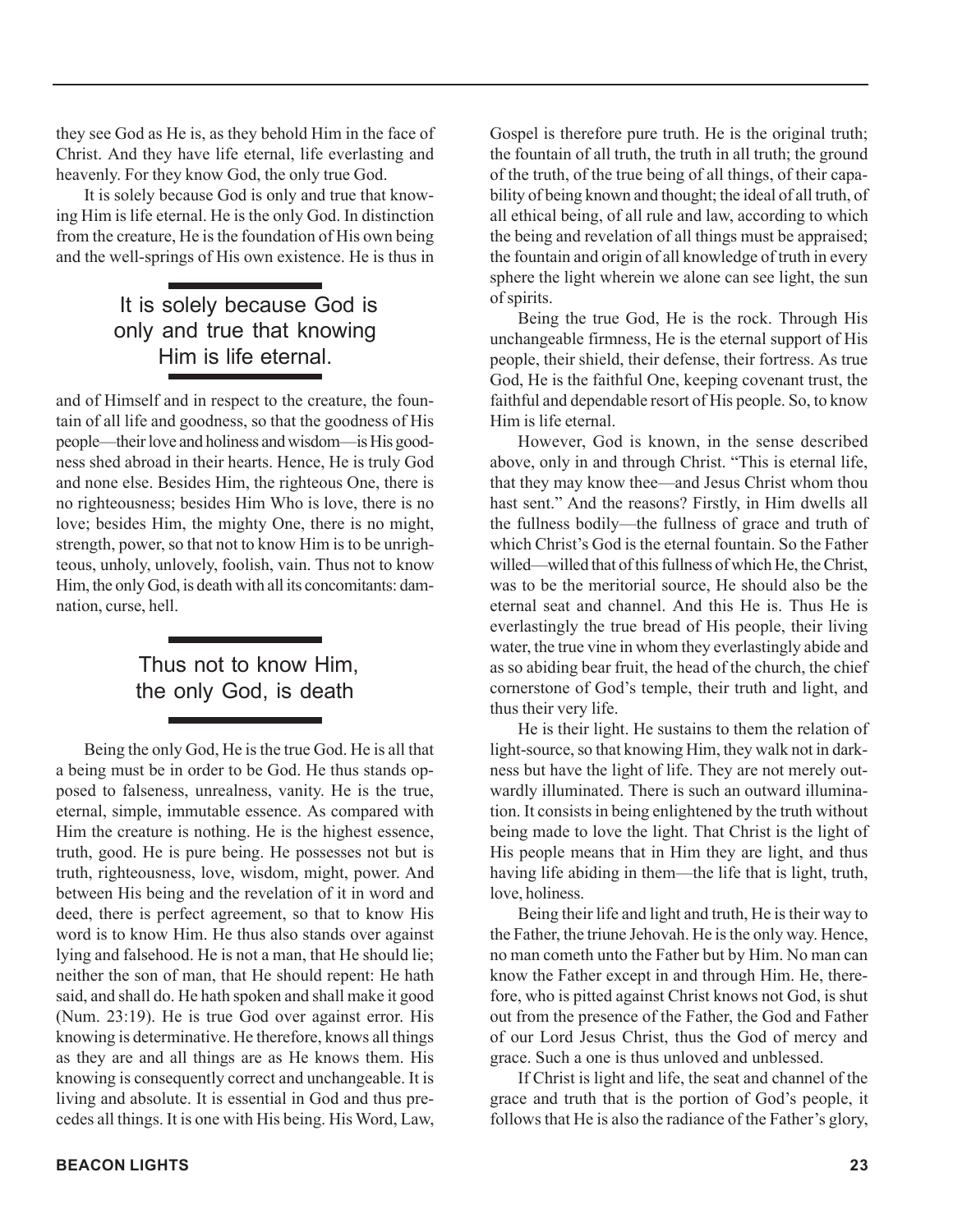thus the face in which the redeemed see and know God. God has a face. If He had not, the believers would never be seeing Him. And that they shall see Him, the God and Father of Christ, is promised them. Said Christ, "Blessed are the pure in heart, for they shall see God." The believers will see Him, not, to be sure, His essence, which is invisible, but His face and thus Him. For His face is radiant with the beauty of His infinite perfection, with the glory of His Invisible Self, so that, beholding His face, believers see Him, God, His very heart, the love of His heart, by the power of which they were saved. And God's face is Christ Jesus. For He is in the Father, and the Father is in Him, and the words that He speaks, He speaks not of Himself: but the Father that dwelleth in Him, he doeth the works.

God's face is Christ—the Christ as He brings Himself forward for all that He is. And He is the Lamb of God, Who took away the sins of the world by His suffering and death; the way, the truth, and the life; the resurrection and the life; the Christ with whom God's believing people were crucified, buried, and raised up together and made to sit in heavenly places in Him; the Christ Who ascended into heaven, was crowned there with power and glory and Who now gathers His church and rules His people by His Spirit and His Word; the Christ, Who can pray for His people and save them to the uttermost, because He is the Lamb, "as it had been slain" and because in Him now dwelleth all fullness bodily; the Christ, finally, Who shall roll up the heavens as a scroll and cause the elements to burn, that the new heavens and the new earth may appear and that His people with Him may appear in glory. This Christ is the face of God. Beholding Him, the redeemed see God. Knowing Him, they know God. Loving Him, they love God. Dwelling with Him, they dwell with God. For His love is the love of God. His beauty is God's glory. Where He is, there is God. Of the fullness that dwelleth in Him, God, the triune Jehovah, is the creative fountain, so that the Father is in Him. He therefore is in the absolute sense God's Christ and as such the Christ of His people.

However, God's face, which is Christ, God's people in this life see through or in a glass. And this glass is the Scripture. Hence in this life, God's believing people stand not before God's very face but before this face as reflected by the Scriptures. It is for this reason that believers feel themselves attracted to the Word. It is in the Word that they behold the face of God Whose grace they are ever being made to experience. But the reflection of God's face in the Scriptures is dark. "For now we see through a glass, darkly" (I Cor. 13:12). This can be explained. Objectively by the circumstance that the language of Scripture is earthy as are also the symbols through which Christ in His Word speaks to His people of the glory of His Father and of Himself. In the Scriptures Christ appears as the true bread, the living water, wine, milk, as the door and the way, as the lamb and the alter, as the morning-star, as the sun that shines in our heaven. It is thus in a speech that is earthy, that the Scriptures were written. The Scriptures being earthy, believers behold an earthy image of God's heavenly face, which is Christ. Thus as compared with God's very face, this image, this glory of God as reflected by the earthy Scriptures is, must be, dark. And it is well that it is thus. For how could believers now in this life have God's face as the direct object of their vision? The dazzling radiance of that face would destroy them. In this life then, the believers do not see God as He is, as they do not see Him face to face. But the promise is that they shall. And by this promise they live. For they want to see His face directly, behold with pure and heavenly eyes His glory. Their desire shall be granted. They shall see Him face to face. Then they shall know as they are known. And their joy will be full. And in heavenly language they shall everlastingly cry out His praises. For they will then be like Him, their God. He, Himself, has said it. "And we shall see Him as He is, for we shall be like Him." It is not the ideal of essential likeness that is here promised, but a likeness that will consist in believers being holy, as He is holy.

"This is eternal life that they may know thee…and Jesus Christ *whom thou hast sent*." It is the Christ whom God *has sent*, that must be known, if God is to be known this Christ and none other, the Christ whom He *sent* into

## It is the Christ whom God *has sent*, that must be known, if God is to be known

the world, into our grief and hell and whom He raised unto our justification. In His name only is their salvation.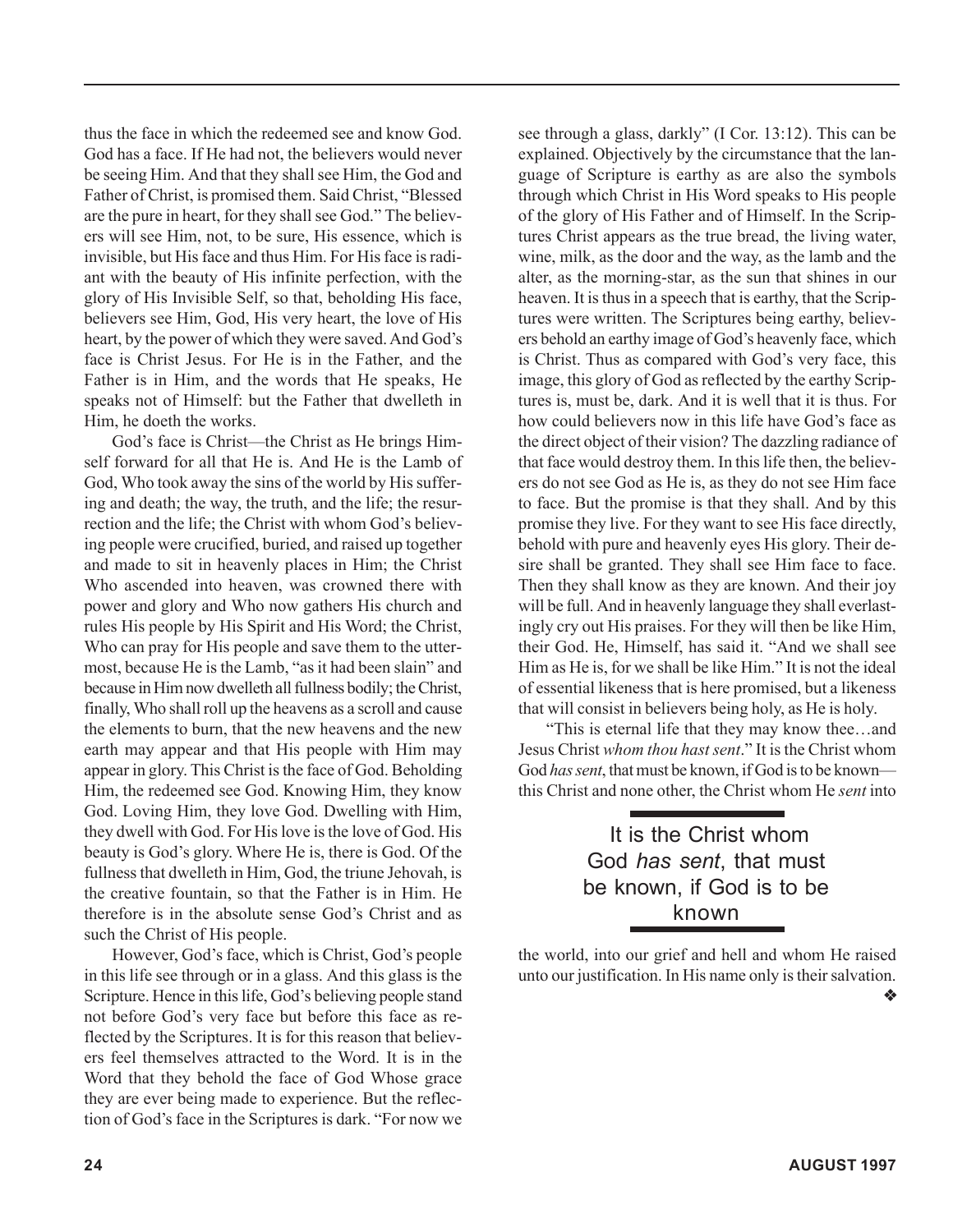# The St. Piter Church in Grouw

by J.P. de Klerk

This is a State. Reformed Church, built in Grouw in 1100. Probably One of the oldest Churches in The Netherlands, with a visible history of wars, destruction and restorations (numerous alterations, trying to save at least something of the past).

Grouw is a village in the province Friesland, part of Idaarderadeel, to which also smaller villages belong, like Egum, Friens, Roordahuizum, Warga, Warstiens and Wartena. There are many farmers with cattle, but also the building of small ships for sailing (there are two lakes, the Pikmeer and the Wijde Ee).

The oldest part of the Church is built of tuff, later enforced by hard-baked bricks of various kinds and sizes. At the back there is the remnant of a tower in Romanesque style. The roof above the nave is covered with slates. High above the small entrance door big pieces have been hacked out of the thick walls (though at several places windows of the past had been taken out and the openings closed with bricks, perhaps as a precaution against intruders) and big ordinary windows put in. The gutter has been completely renovated by bronze, against rain and snow water.

In the Church there are yet handmade family benches of the families Donia and Kamstra, made in 1610. From



the same period date three copper candelabra. Before the Reformation there was already an organ, but it was replaced by a bigger one in 1853, at the east side of the Church. In 1907 the old pulpit was taken away and a new one placed under the organ.

In 1973 the organ was restored. In



1985 the dome-shaped roof appeared with a small wooden tower, where in the Middle Ages a mass bell has been. The most famous minister in the St. Piter Church has been Franciscus Elgersma (1627-1712), who wrote ten books of theological value. He had a great knowledge and understanding of the Word of God. His best known book is Carduus Benedictus (the blessing of the oppressed). ◆

*\_\_\_\_\_\_\_\_\_\_\_\_\_\_\_\_\_\_\_\_\_\_\_\_\_\_\_\_\_\_\_\_\_\_\_\_\_\_\_\_\_\_ J.P. de Klerk is an author and journalist from the Protestant Reformed Church of New Zealand.*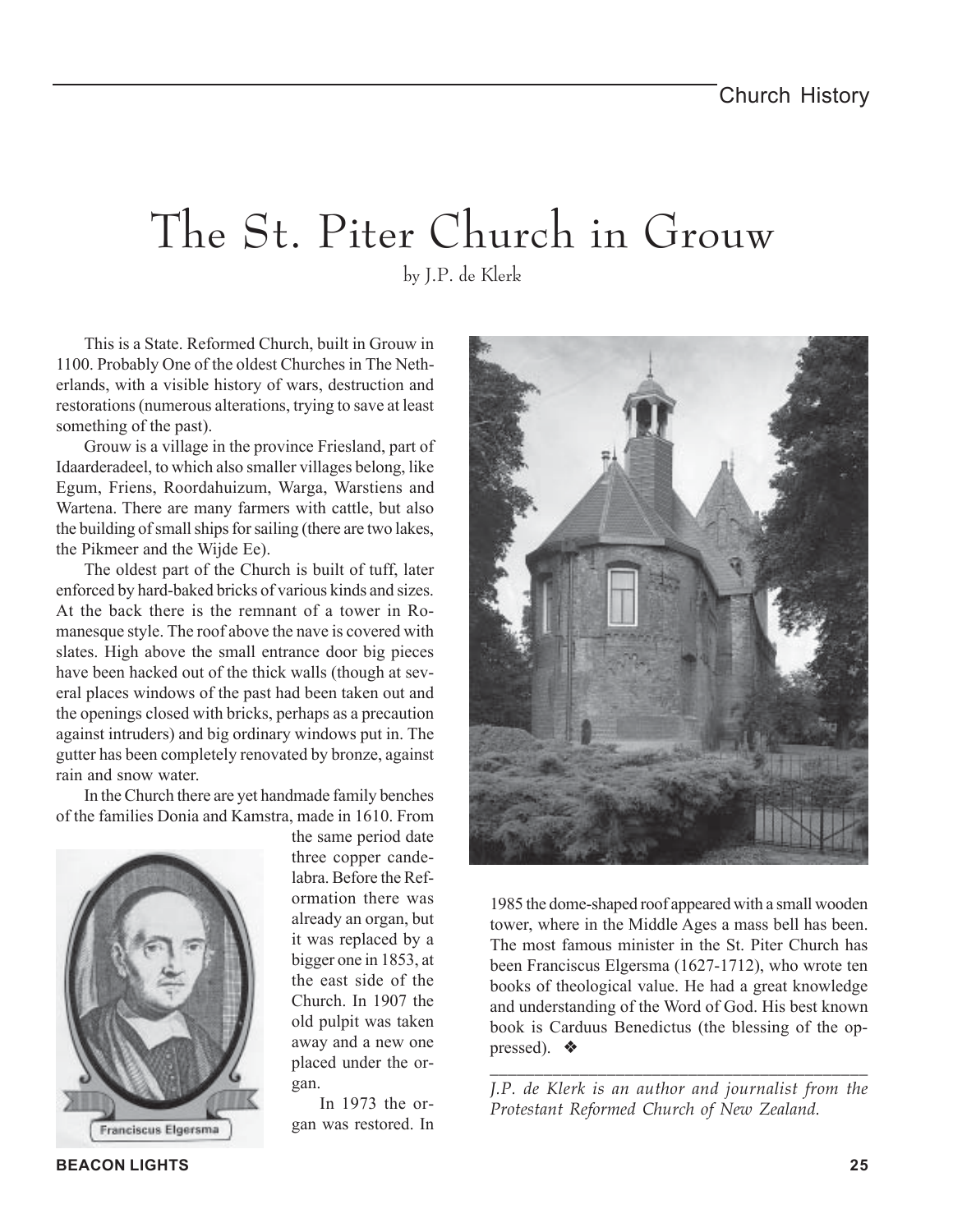## Church News

## *Church News* **BAPTISMS** *"He that believeth and is baptized shall be saved." Mark 16:16*

#### **BYRON CENTER, MI**

Mr. & Mrs. Terry Holstege presented their children, Kiersten Jean and Jacob Andrew for baptism.

Presented for holy baptism was Judith Ruth, daughter of Mr. & Mrs. John Chesebro.

## **EDMONTON, ALBERTA**

Baptism was administered to Alexander Nicholas, son of Adriana Roolker.

#### **FIRST, MI**

Mr. & Mrs. Randy Corson presented their daughter, Rachel Lanae, for baptism.

Presented for baptism was Kevin James, son of Mr. & Mrs. Ken VanPutten and Nicholas Joh, son of Mr. & Mrs. Doug Looyenga.

## **GEORGETOWN, MI**

The sacrament of baptism was administered to Adrianna Renae, daughter of Mr. & Mrs. Scott Haaksma.

Baptism was administered to Havila Jael, daughter of Mr. & Mrs. Marc Kamps, and to Kaly Jo, daughter of Mr. & Mrs. Craig Glashower.

## **HOPE, MI**

Holy baptism was administered to Elizabeth Hope, daughter of Mr. & Mrs. Jeff Kalsbeek, to Caleb James, son of Mr. & Mrs. Tim Koole, to Michael Edward, son of Mr. & Mrs. James Lanning, and to Elyssa Anne, daughter of Mr. & Mrs. Brad Schwarz.

## **HOLLAND, MI**

Mr. & Mrs. Ben Bosman presented their daughter, Ariel Grace, for baptism.

## **HUDSONVILLE, MI**

Sarah Joy, daughter of Mr. & Mrs. George Hoekstra, was presented for baptism.

## **LACOME, CANADA**

Holy baptism was administered to James Robert, son of Mr. & Mrs. Jim Wierenga.

## **LOVELAND, CO**

The sacrament of baptism was administered to Isaac Joel, son of Mr. & Mrs. Tim Griess, and to Samantha Jo, daugher of Mr. & Mrs. David Stains.

## **PEACE, IL**

Presented for holy baptism were Magdalene Mae, daughter of Mr. & Mrs. Jay Martz, and Lainah Matalyn, daughter of Mr. & Mrs. Ed Heeter.

#### **RANDOLPH, WI**

Mr. & Mrs. Dan Hanko presented their daughter, Cassandra Hope, for baptism.

#### **SOUTHWEST, MI**

Presented for baptism was Brandon James, son of Mr. & Mrs. Craig Kuiper; James, son of Mr. & Mrs. Arthur Kleyn; and Katharyne JoAnn, daugher of Mr. & Mrs. David Reitsma.

## **CONFESSIONS OF FAITH**

*"…and with the mouth confession is made unto salvation." Romans 10:10*

## **EDGERTON, MN**

Daryl Brands, Carisa Bleyenberg and Lisa Bleyenberg have made public confession of faith in our LORD.

## **HOPE, MI**

Public confession of faith was made by Susann Huizinga and Dorothy Kalsbeek.

Tamara DeMeester and Rebecca Vermeer have made public confession of faith in the Lord Jesus.

Jennifer Knott, Kari Moelker, and Joanna Rutgers made confession of faith in the Jesus Christ.

## **LACOMBE, CANADA**

Confession of faith in our Lord was made by Sarah Linker and Rodney Wierenga.

## **LOVELAND, CO**

Public confession of faith was made by Anita Brands.

#### **PEACE, IL**

Stephan Haney has made public his confession of faith in our Savior.

Public confession of faith was made by Mark and Sandy Brooks.

## **REDLANDS, CA**

Dave Slick and Mark Baker made public confession of their faith in the Lord Jesus.

## **MARRIAGES** *"…and they*

*twain shall be one flesh." Matthew 19:5*

## **BYRON CENTER, MI**

Mr. John Bruckbauer and Miss Melissa Talsma were joined in holy matrimony.

#### **EDGERTON, MN**

Joined in holy matrimony were Mr. Doug Brands and Miss Lisa VandenTop.

## **GEORGETOWN, MI**

United in holy matrimony were Mr. Scott Koole and Miss Suzanne VanOverloop.

Joined in marriage were Mr. Nicholas Westra and Miss Cyndi Fisher.

Mr. David Kamminga and Miss Dawn Saagman were united in marriage.

## **HOPE, MI**

United in marriage were Mr. Jason Cleveland and Miss Tamara VanDenTop. Joined in holy matrimony were Mr. Arin Windemuller and Miss Sarah Schimmel.

## **KALAMAZOO, MI**

United in the bonds of marriage were Mr. Daniel Wheeler and Miss Mindy Steenholdt.

#### **RANDOLPH, WI**

Joined in the state of marriage were Mr. John Huizenga and Miss Jeanine VanBaren.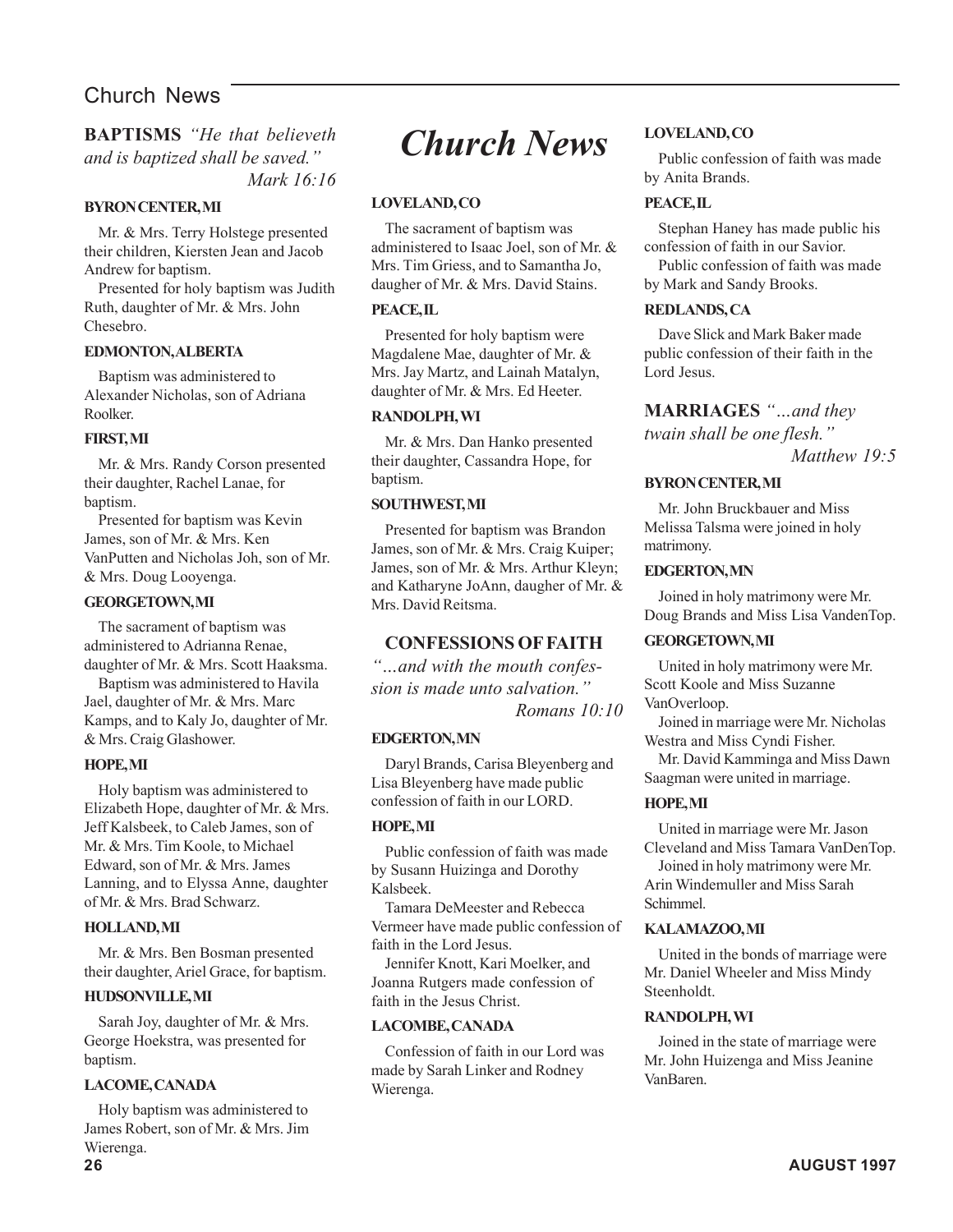## Gallery of Pictures  $(1)$

As their family toured the art museum, Lydia<br>
and Nathan constantly walked ahead of their<br>
parents. They admitted the pictures were and Nathan constantly walked ahead of their nice, but one glance was enough for them. Their parents, however, lingered over much of the exhibit. Besides that, their little sister, Anna, clung to Mother's hand and was too little to walk very quickly. Finally Lydia and Nathan rested in front of a large mountain scene and waited for the others to catch up.

"This is a pretty nice picture," commented Nathan, who was slightly younger than his sister.

"Yeah, the more I look at it, the more I see. Look at the way the sun shines on the water there," Lydia said. "And look here—in the shadows is a bear!"

Before they knew it, Dad, Mom, and Anna had joined them.

"Well, how are you enjoying the museum so far?" Father asked Lydia and Nathan.

The two looked at each other knowingly. "Oh, it's not too bad," said Lydia. Nathan added, "It's not as boring as I thought it would be."

Mother smiled. "Some pictures are quite interesting.

 $\mathcal{H}_{\text{Kids'}}$  Page  $_{\text{Galley of Pictures (1)}}$   $\blacksquare$ 



by Connie Meyer

the sunlight coming through the valley!"

"Yes," said Lydia, "I like how it reflects on the water."

"Light is a beautiful picture," said Dad, but his eyes weren't really focused on the painting. "Jesus said, 'I am the light of the world'."

Mother nodded. "Yes, let's look for pictures in the Bible when we get home."

Lydia and Nathan looked at each other with wide eyes. They weren't sure they understood everything their parents had said, but they knew something had begun.

❖

*Connie is the mother of 5 children and attends Hope Protestant Reformed Church in Walker, Michigan.*

*\_\_\_\_\_\_\_\_\_\_\_\_\_\_\_\_\_\_\_\_\_\_\_\_\_\_\_\_\_\_\_\_\_\_\_\_\_\_\_\_\_\_\_\_\_\_*

When you take the time to consider them, they show you something beautiful."

"Consider…" mused Dad. "'Consider the lilies'," he quoted.

"I didn't see any paintings of lilies," said Nathan.

"No, but God has filled Scripture and Creation with pictures, sort of like this gallery is filled with pictures. We would do well to consider them."

Mother pointed at the painting in front of them. "Oh, look at